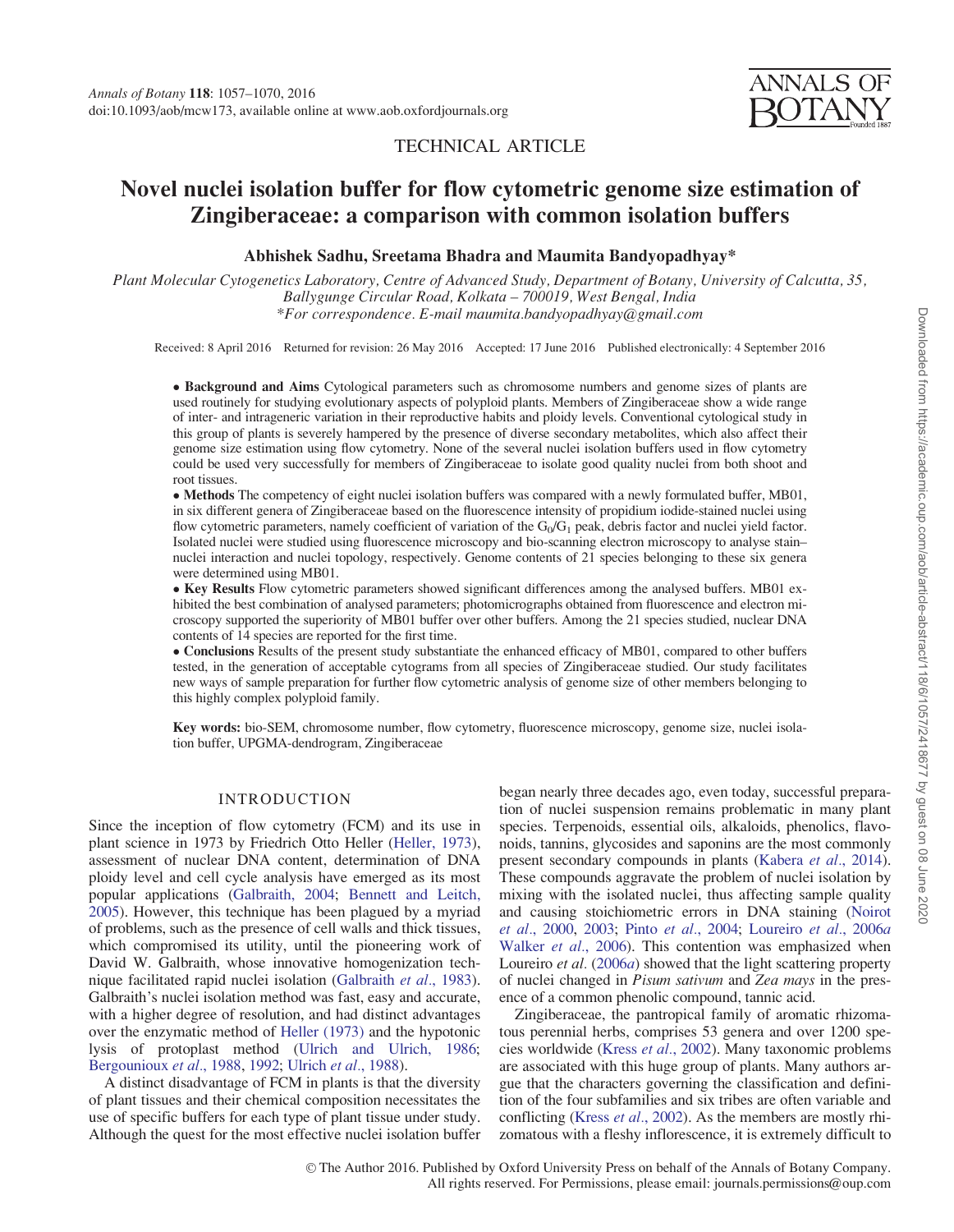preserve them and the lack of a type specimen frequently leads to ambiguous assignment of names and usage. The very short flowering period and the predominance of vegetative propagation have added to the confusion in the taxonomic circumscription of Zingiberaceae.

C-values and genome size  $($  = size of the monoploid chromosome set) are the most important markers of biodiversity, which can help in infrageneric classification, species delimitation and identification of hybrids (Keller et al.[, 1996](#page-12-0); [Buitendijk](#page-11-0) et al., [1997;](#page-11-0) Bare et al.[, 1998](#page-11-0); [Morgan](#page-12-0) et al., 1998; [Ohri, 1998;](#page-12-0) [Thibault, 1998](#page-13-0); [Thalmann](#page-12-0) et al., 2000; [Zonneveld, 2001](#page-13-0); Šiš[ko](#page-12-0) et al.[, 2003\)](#page-12-0). Genome size also reveals plant phenology [\(Grime](#page-12-0) [and Mowforth, 1982](#page-12-0); [Baranyi and Greilhuber, 1999\)](#page-11-0) and life history [\(Bennett, 1972](#page-11-0); [Price and Bachmann, 1975;](#page-12-0) [Nandini](#page-12-0) et al.[, 1997\)](#page-12-0) and can be correlated with environmental factors, climatic variation and geographical plant distribution ([Bennett,](#page-11-0) [1976;](#page-11-0) [Levin and Funderburg, 1979;](#page-12-0) [Ohri and Khoshoo, 1986;](#page-12-0) Poggio et al.[, 1989](#page-12-0), [1998;](#page-12-0) [Wakamiya](#page-13-0) et al., 1993; [MacGillivray and Grime, 1995;](#page-12-0) [Bottini](#page-11-0) [et al.](#page-12-0), 2000; Hall et al., [2000;](#page-12-0) [Knight and Ackerly, 2002](#page-12-0)). Therefore, genome size estimation of the members of Zingiberaceae may be used as a vital parameter in resolving its taxonomic problems. It is pertinent to mention here that members of the family show huge variability in somatic chromosome numbers and variable ploidy ranges. Natural hybridization and subsequent neutralization of these crosses have also been reported in this family (Škornič[kov](#page-12-0)á [and](#page-12-0) [Sabu, 2005;](#page-12-0) Š[korni](#page-12-0)č[kov](#page-12-0)á et al.[, 2007\)](#page-12-0), indicating a potential role of chromosomal events in the evolution of Zingiberaceae.

Zingiberaceae is well known for the presence of different types of bioactive metabolites, namely flavonoids, phenolic acids, essential oils, oleoresin, etc. [\(Conell, 1970;](#page-11-0) [Chan](#page-11-0) et al., [2008;](#page-11-0) [Santos](#page-12-0) et al., 2012; Nag et al.[, 2013;](#page-12-0) Yusuf et al.[, 2013;](#page-13-0) [Taheri](#page-12-0) et al., 2014). This perhaps explains why DNA content estimates of only five genera, Alpinia, Curcuma, Hitchenia, Kaempferia and Stahlianthus ([Bharathan](#page-11-0) et al., 1994; [Leong](#page-12-0)Š[korni](#page-12-0)č[kov](#page-12-0)á et al.[, 2007](#page-12-0)), could be reported using FCM (FC:PI) while the DNA content of only three genera, Amomum, Curcuma and Zingiber, were reported using feulgen microden-sitometry (FE) (Rai et al.[, 1997;](#page-12-0) Das et al.[, 1999\)](#page-11-0). A review of all available literature revealed the lack of uniformity in buffer compositions in the protocols reported for nuclei extraction from different members of Zingiberaceae and that no single reported buffer could successfully isolate nuclei from both shoot and root tissues of the same species.

According to the FLOWer database [\(http://flower.web.ua.pt/;](http://&hxFB02;ower.web.ua.pt/) [Loureiro](#page-12-0) et al., 2007a) only eight of the 28 lysis buffers listed are commonly used. The buffers devised by different authors share certain common characteristics that facilitate efficient nuclei release from intact cells, ensure nuclei stability throughout the experiment, provide protection to the DNA from degradation and promote stoichiometric staining. Although the chemical constitution of the buffers varies, each nuclei isolation buffer primarily includes organic pH-stabilizing buffers (e.g. MOPS, Tris, HEPES), chromatin stabilizers (e.g.  $MgCl<sub>2</sub>$ , MgSO4, Spermine); divalent cation binding metal chelators (e. g. EDTA, sodium citrate) to bind divalent cations that serve as a nuclease cofactor; inorganic salts (e.g. KCl, NaCl) to achieve proper ionic strength; and non-ionic detergents (e.g. Triton X-100, Tween 20) to release nuclei, disrupt chloroplasts and

remove debris from the surface of nuclei ([Coba de la Pe](#page-11-0)ñ[a and](#page-11-0) [Brown, 2001;](#page-11-0) [Dole](#page-11-0)ž[el and Barto](#page-11-0)š[, 2005](#page-11-0)).

In the present study, we propose a novel nuclei isolation buffer, Modified Buffer 01 (MB01) that is capable of isolating good quality nuclei in various species of Zingiberaceae that are rich in phenolic compounds and essential oils. The efficiency of MB01 was assessed against eight widely used nuclei isolation buffers: Arumuganathan and Earle (A&E), Galbraith's buffer (GB), general purpose buffer (GPB), LB01, Marie's nuclear isolation buffer (MNB), Otto buffers (OB), Tris-MgCl<sub>2</sub> buffer (TMB) and Tris-MgCl<sub>2</sub> buffer with 1 % PVP (TMP). An array of FCM parameters, namely relative fluorescence intensity of propidium iodide (PI)-stained nuclei (FL), half peak coefficient of variation (CV) of the  $G_0/G_1$  peak, debris factor (DF, i.e. background debris) and nuclei yield factor (YF, i.e. amount of nuclei in the suspension independently of the amount of tissue used), were analysed in six species belonging to Alpinia, Curcuma, Globba, Hedychium, Kaempferia and Zingiber to evaluate the efficacy of MB01. Furthermore, MB01 was used to isolate nuclei from 21 Zingiberaceae species that were analysed using FCM for genome size estimation. Genome sizes of 14 such species are reported here for the first time. Our results affirm the proficiency of the novel buffer over conventionally used buffers in terms of the above critical FCM determinants in members of Zingiberaceae.

# MATERIAL AND METHODS

#### Plant material

Plant rhizomes collected from different areas of India ([Table 1\)](#page-2-0) were cultivated for at least one year under homogeneous conditions in the Experimental Garden of the Department of Botany, University of Calcutta, West Bengal, India. Plants were identified and herbarium sheets were submitted to the University of North Bengal, West Bengal, India. For FCM estimation of nuclear DNA, Raphanus sativus 'Saxa', Lycopersicon esculentum 'Stupicke polni tyckove rane' and Glycine max 'Polanka' were used as internal standards, kindly supplied by Dr Jaroslav Doležel (Laboratory of Molecular Cytogenetics and Cytometry, Institute of Experimental Botany, Czech Republic). The 2C DNA contents of these plants are  $1.11$ ,  $1.96$  and  $2.5$  pg, respec-tively ([Dole](#page-11-0)žel et al.[, 1992](#page-11-0), [1994,](#page-11-0) [1998](#page-11-0)).

## Chromosomal study

Mitotic chromosome numbers of these plants were studied in young root tips according to the protocol of [Bhadra and](#page-11-0) [Bandyopadhyay \(2015](#page-11-0), [2016](#page-11-0)). Somatic chromosome numbers of each species were confirmed by examination of at least 50 independent plates from at least five different root tips.

# Sample preparation for flow cytometry

Approximately, 50 mg of young leaves  $\sim$  5–10 mm long were selected from each plant. Nuclei suspensions were prepared by mechanically chopping the tissue using a sharp razor blade according to [Galbraith](#page-12-0) et al. (1983) in a Petri dish with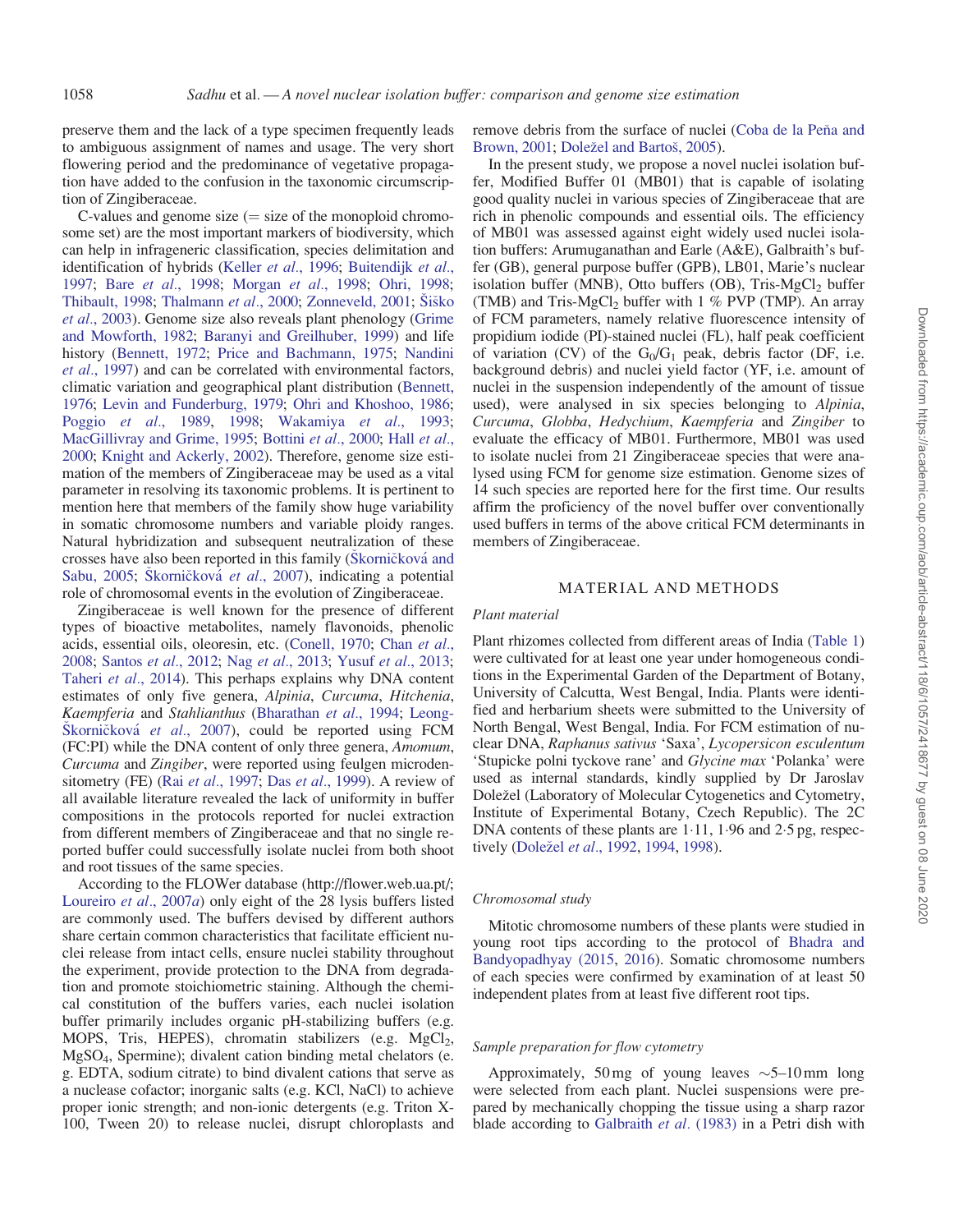<span id="page-2-0"></span>

| Sl. no.        | Plant                                            | Place of collection                                                               | Accession no.    |
|----------------|--------------------------------------------------|-----------------------------------------------------------------------------------|------------------|
|                | Alpinia calcarata (Haw.) Roscoe                  | North Bengal University, Siliguri, West Bengal                                    | $MB-LAB-A14*$    |
| 2              | Alpinia galanga (L.) Willd.                      | North Bengal University, Siliguri, West Bengal                                    | <b>NBU-09697</b> |
| 3              | Alpinia malaccensis (Burm.f.) Roscoe             | Botanical Survey of India, Eastern Regional Center, Umiam, Shillong, Meghalaya    | $MB-LAB-A13*$    |
| $\overline{4}$ | Alpinia zerumbet (Pers.) B.L.<br>Burtt & R.M.Sm. | Botanical Survey of India, Eastern Regional Center, Umiam, Shillong, Meghalaya    | NBU-09713        |
| 5              | Curcuma amada Roxb.                              | Kolkata, West Bengal                                                              | NBU-09701        |
| 6              | Curcuma aurantiaca Zijp                          | Calicut University, Kozhikode, Kerala                                             | <b>NBU-09705</b> |
| 7              | Curcuma caesia Roxb.                             | Experimental Garden, Dept of Botany, CU, Kolkata, West Bengal                     | NBU-09709        |
| 8              | Curcuma inodora Blatt.                           | Calicut University, Kozhikode, Kerala                                             | <b>NBU-09704</b> |
| 9              | Curcuma longa L.                                 | Ram Krishna Mission, Medicinal Plant Garden, Narendrapur, Kolkata, West Bengal    | NBU-09703        |
| 10             | Curcuma rubescens Roxb.                          | Kalimpong, West Bengal                                                            | NBU-09699        |
| 11             | Globba marantina L.                              | Experimental Garden, Dept of Botany, CU, Kolkata, West Bengal                     | <b>NBU-09706</b> |
| 12             | Globba sessiliflora Sims                         | Calicut University, Kozhikode, Kerala                                             | <b>NBU-09707</b> |
| 13             | Globba schomburgkii Hook.f.                      | Calicut University, Kozhikode, Kerala                                             | <b>NBU-09708</b> |
| 14             | Hedychium spicatum Sm.                           | National Bureau of Plant Genomic Resources, Bhowali Research Station, Uttarakhand | NBU-09696        |
| 15             | Hedychium coronarium J.Koenig                    | Agrihorticultural Garden, Kolkata, West Bengal                                    | MB-LAB-He6*      |
| 16             | Kaempferia angustifolia Roscoe                   | North Bengal University, Siliguri, West Bengal                                    | MB-LAB-Ka4*      |
| 17             | Kaempferia elegans (Wall.) Baker                 | Kolkata, West Bengal                                                              | <b>NBU-09711</b> |
| 18             | Kaempferia galanga L.                            | North Bengal University, Siliguri, West Bengal                                    | MB-LAB-Ka2a*     |
| 19             | Kaempferia rotunda L.                            | National Bureau of Plant Genomic Resources, Umiam, Shillong, Meghalaya            | <b>NBU-09700</b> |
| 20             | Zingiber officinale Roscoe                       | Ram Krishna Mission, Medicinal Plant Garden, Narendrapur, Kolkata, West Bengal    | NBU-09702        |
| 21             | Zingiber zerumbet (L.) Roscoe ex Sm.             | National Bureau of Plant Genomic Resources, Bhowali Research Station, Uttarakhand | NBU-09716        |

TABLE 1. Place of collection and herbarium accession numbers of the plants analysed

\*Live collection, Department of Botany, University of Calcutta.

chilled nuclei isolation buffers. Eight widely used nuclei isolation buffers were tested along with the prepared buffer [\(Table 2](#page-3-0)). In total,  $500 \mu L$  of each nuclear suspension was taken in a 2-mL centrifuge tube and, to prevent staining of doublestranded RNA,  $50 \mu g$  mL<sup>-1</sup> RNase A was added. The suspension was then filtered through a  $50$ - $\mu$ m nylon mesh to remove cell fragments and large debris.

To minimize the pipetting error and ensure uniform dye distribution, PI was added to each buffer and the PI-containing buffer solutions were added to the filtered nuclear suspension making the final volume up to 1 mL. The final concentration of PI in the suspension was  $50 \mu g$  mL<sup>-1</sup>. After addition of PI, the samples were incubated on ice in the dark and analysed within 10 min.

The FCM parameters were analysed in shoots of all six genera using all nine lysis buffers and three best working buffers were chosen for analysis in roots of the two most abundantly available plants, C. amada and G. sessiliflora.

To estimate the genome size, shoots of the reference standards were co-chopped with sample shoots of unknown genome size using MB01 buffer, following the same protocol. External standard nuclei suspensions were also prepared separately using the same isolation method.

#### Flow cytometric analysis

A BD FACSVerse (Becton Dickinson, Franklin Lakes, NJ, USA) laser flow cytometer was used to analyse PI-stained nuclei. A blue laser operating at 488 nm of 20 mW power was used for excitation. Fluorescence emission of PI  $(>615 \text{ nm})$ reaches the photomultiplier through a 560-nm long pass dichroic mirror (560 LP) and a 586/42 band pass filter. Prior to sample run, the instrument was set up with BD DNA QC Particles (Becton Dickinson) for DNA analysis and linearity checking. Sample analysis was performed according to the method of [Dole](#page-11-0)žel et al. [\(2007\)](#page-11-0). A medium flow rate  $(60 \,\mu L \text{ min}^{-1})$  was used and at least 5000 nuclei were analysed from each sample. The flow rate and amplification settings were kept constant throughout the experiment to compare the buffers.

A PI fluorescence area (PI-A) vs. PI fluorescence width (PI-W) dot plot was drawn on a linear scale to eliminate clumps and aggregates using qualitative gating. A PI-A histogram was drawn to view nuclear DNA content. The data were recorded and analysed using BD FACSuite software version 1.0.5.3841 (Becton Dickinson).

The relative fluorescence intensity of PI-stained nuclei (FL), half peak coefficient of variation (CV) of the  $G_0/G_1$  peak (to evaluate nuclei integrity and staining variation), debris factor (DF, i.e. background debris) and nuclei yield factor (YF, i.e. amount of nuclei in the suspension independently of the amount of tissue used) were assessed for each sample (Loureiro et al., [2006](#page-12-0)b).

DF (
$$
\% = \frac{\text{Total number of particles}}{\text{Total number of particles}} \times 100
$$

$$
YF (nuclei s-1 mg-1)
$$
  
= Total number of nuclei/Number of seconds of run (s)  
Weight of tissue (mg)

The PMT voltages for forward light scatter (FS), side light scatter (SS) and fluorescence intensity of PI-stained nuclei (FL) were adjusted. A threshold was given to cut low-channel signals of cell debris or autofluorescent compounds. The number of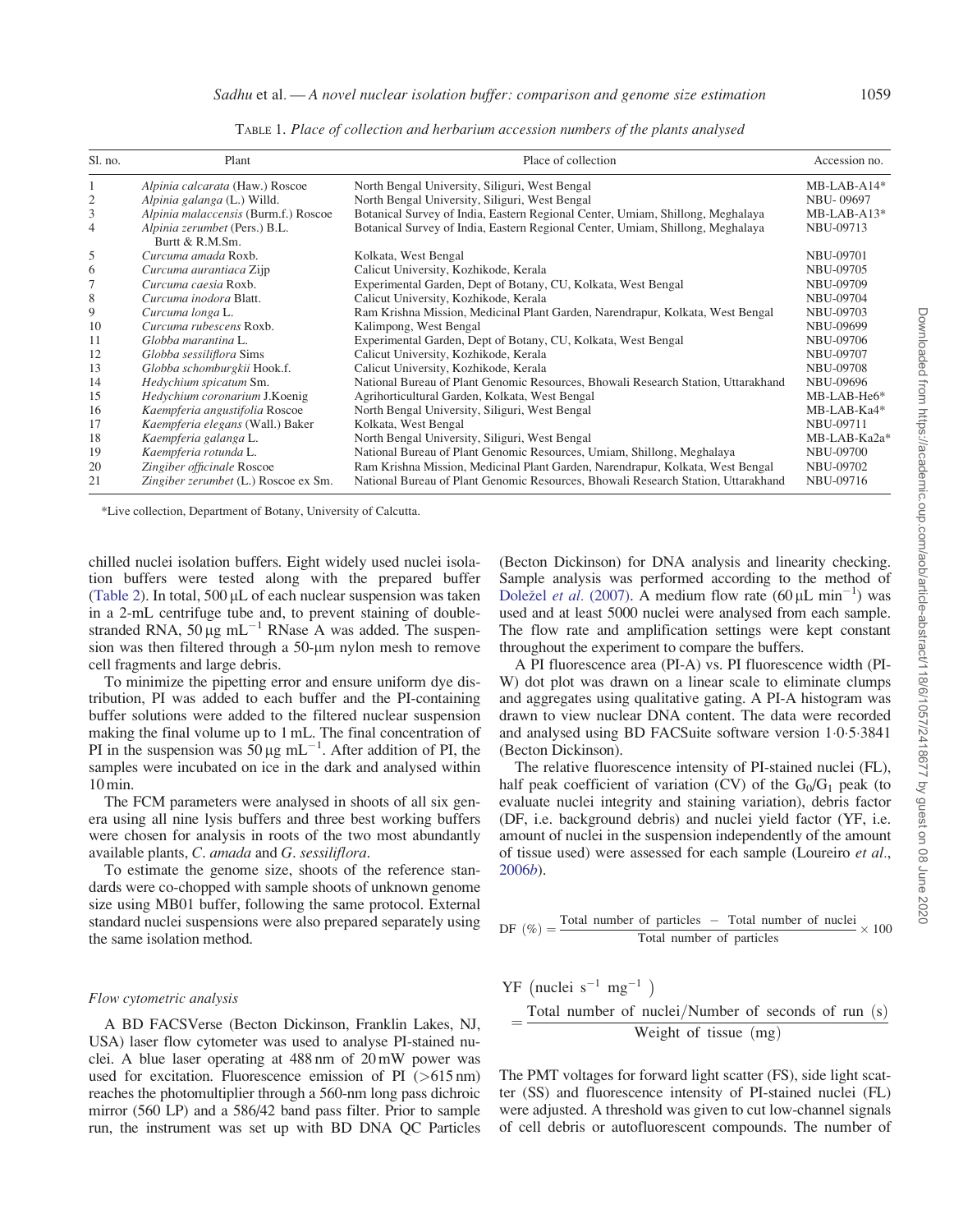<span id="page-3-0"></span>

| Buffer                                                                    | Composition                                                                                                                                                                    |  |  |  |  |
|---------------------------------------------------------------------------|--------------------------------------------------------------------------------------------------------------------------------------------------------------------------------|--|--|--|--|
| Arumuganathan and Earle (Arumuganathan and Earle, 1991)                   | 9.53 mm MgSO <sub>4</sub> .7H <sub>2</sub> O; 47.67 mm KCl; 4.77 mm HEPES; 6.48 mm DTT; 0.25 % (v/v) Triton<br>$X-100$ ; pH $8-0$                                              |  |  |  |  |
| Galbraith's buffer (Galbraith et al., 1983)                               | 45 mm MgCl <sub>2</sub> ; 30 mm sodium citrate; 20 mm MOPS; 0.1 % (v/v) Triton X-100; pH 7.0                                                                                   |  |  |  |  |
| GPB (Loureiro et al., 2007b)                                              | 0.5 mm spermine, 4HCl, 30 mm sodium citrate, 20 mm MOPS, 80 mm KCl, 20 mm NaCl,<br>$0.5\%$ (v/v) Triton X-100; pH 7.0                                                          |  |  |  |  |
| LB01 (Doležel <i>et al.</i> , 1989)                                       | 15 mm Tris; 2 mm Na <sub>2</sub> EDTA; 0.5 mm spermine.4HCl; 80 mm KCl; 20 mm NaCl; 15 mm<br>$\beta$ -mercaptoethanol; 0.1 % (v/v) Triton X-100; pH 7.5                        |  |  |  |  |
| Marie's nuclear isolation buffer (Marie and Brown, 1993)                  | 50 mm glucose; 15 mm KCl; 15 mm NaCl; 5 mm Na <sub>2</sub> EDTA; 50 mm sodium citrate; 0.5 %<br>$(v/v)$ Tween 20; 50 mm HEPES; 0.5 % $(v/v)$ $\beta$ -mercaptoethanol; pH 7.2  |  |  |  |  |
| MB <sub>01</sub>                                                          | 20 mm MOPS; 2.5 mm Na <sub>2</sub> EDTA; 0.7 mm spermine.4HCl; 80 mm KCl; 20 mm NaCl; 1 %<br>(w/v) PVP; 0.5 % (v/v) $\beta$ -mercaptoethanol; 0.2 % (v/v) Triton X-100; pH 7.4 |  |  |  |  |
| Otto buffers*                                                             | Otto I buffer (Otto, 1990): 100 mm citric acid; 0.5 % (v/v) Tween 20 (pH approx. 2.3)                                                                                          |  |  |  |  |
|                                                                           | Otto II buffer (Doležel and Göhde, 1995): 400 mm $Na2HPO412H2O$ (pH approx, 8.9)                                                                                               |  |  |  |  |
| Tris-MgCl <sub>2</sub> buffer (Pfosser <i>et al.</i> , 1995)              | 200 mm Tris; 4 mm MgCl <sub>2</sub> .6H <sub>2</sub> O; 0.5 % (v/v) Triton X-100; pH 7.5                                                                                       |  |  |  |  |
| Tris-MgCl <sub>2</sub> buffer with 1 % PVP (Doležel <i>et al.</i> , 1989) | 200 mm Tris; 4 mm MgCl <sub>2</sub> .6H <sub>2</sub> O; 0.5 % (v/v) Triton X-100; 1 % (w/v) PVP; pH 7.5                                                                        |  |  |  |  |

TABLE 2. Nuclei isolation buffers and their compositions

\*The pH of these buffers was not adjusted. The nuclei isolation was done in Otto I buffer; fluorochrome was added in a mixture of Otto I and Otto II buffers  $(1 : 2)$ 

events in  $G_0/G_1$  and  $G_2$  peaks as verified by the median PI fluorescence intensity value was added to obtain the nuclei yield. All experiments were repeated three times, and each sample was analysed five times in each buffer. For genome size estimation five replicates from different individuals were analysed and the 2C values of the unknown samples were calculated using the following formula:

Sample 2C DNA content  $=$ 

Sample G0/G1 peak mean Standard  $G0/G1$  peak mean Standard 2C DNA content

The mass values were converted to base-pair numbers by the factor  $1 \text{ pg} = 978 \text{ Mbp}$  [\(Dole](#page-11-0)žel *et al.*[, 2003](#page-11-0)).

#### Physical quality of isolated nuclei

To visualize the quality of isolated nuclei, the parameters shape, agglomeration property, stain–nuclei interaction and nuclear topology were analysed using fluorescence microscopy and bio-scanning electron microscopy (bio-SEM).

# Fluorescence microscopy of the nuclei

Nuclei from A. zerumbet shoot tissue were scanned under a Leica DM IL LED (Leica, Wetzlar, Germany) fluorescence microscope to check the quality of nuclei. Nuclei were isolated from 50 mg of tissue according to the method described above using each of the nine buffers stained by PI (50 µg mL<sup>-1</sup>). After incubation for 10 min, nuclei suspensions were passed through a 50-um nylon mesh to remove cellular debris. To remove excess PI, nuclei were centrifuged at 3000 r.p.m. for 5 min and resuspended in 500  $\mu$ L of the respective buffers. Nuclei were analysed in 35-mm Petri dishes and photomicrographs were taken using a Leica DFC 450C camera (Leica) using Leica Application Suite V.4.7.1 software (Leica).

# bio-SEM of the nuclei

As chemical constituents of the buffers can alter the nuclei structure, nuclei isolated from a representative species, A. zerumbet, with each of the nine buffers were investigated by SEM. To evaluate the nuclei topology,  $10 \mu L$  of each nuclei suspension isolated by the method described above was drop-casted on grease-free glass coverslips and analysed in a Zeiss EVO-MA 18 special edition (Zeiss, Oberkochen, Germany), under variable pressure (75 Pa; for biological samples) using VPSE G3 detectors and 20 kV EHT voltage.

#### Statistical analysis

Statistical analyses of the mean values were carried out using SigmaPlot 12.1 software. One-way analysis of variance (ANOVA) was performed to detect significant statistical differences among the buffers. The means were compared using the Holm–Sidak multiple comparison test for pairwise comparison at a 5 % probability level. Hierarchical cluster analysis was done using FL,  $G_0/G_1$  CV, DF and YF parameters of the isolated nuclei as multistate data. A simple matching coefficient ([Sneath and Sokal, 1973](#page-12-0)) was calculated using the program SIMQUAL of NTSYSpc 2.02 ([Rohlf, 1999\)](#page-12-0). Utilizing this data matrix, a UPGMA (unweighted pair group method with arithmetic mean) dendrogram was generated using the SAHN (sequential, agglomerative, hierarchical and nested clustering methods) module of NTSYSpc. All data are expressed as mean  $+$  SD.

# RESULTS

## Comparative analysis of flow cytometric parameters

The efficiency of the buffers was evaluated depending on the best combination of high YF and FL values and low DF and  $G_0/G_1$  peak CV values. In this study, species belonging to six different genera of Zingiberaceae were chosen to compare the nuclei isolation ability of the buffers given that each genus exhibits unique phytochemical background. With the exception of MB01, which was able to isolate a reasonable number of nuclei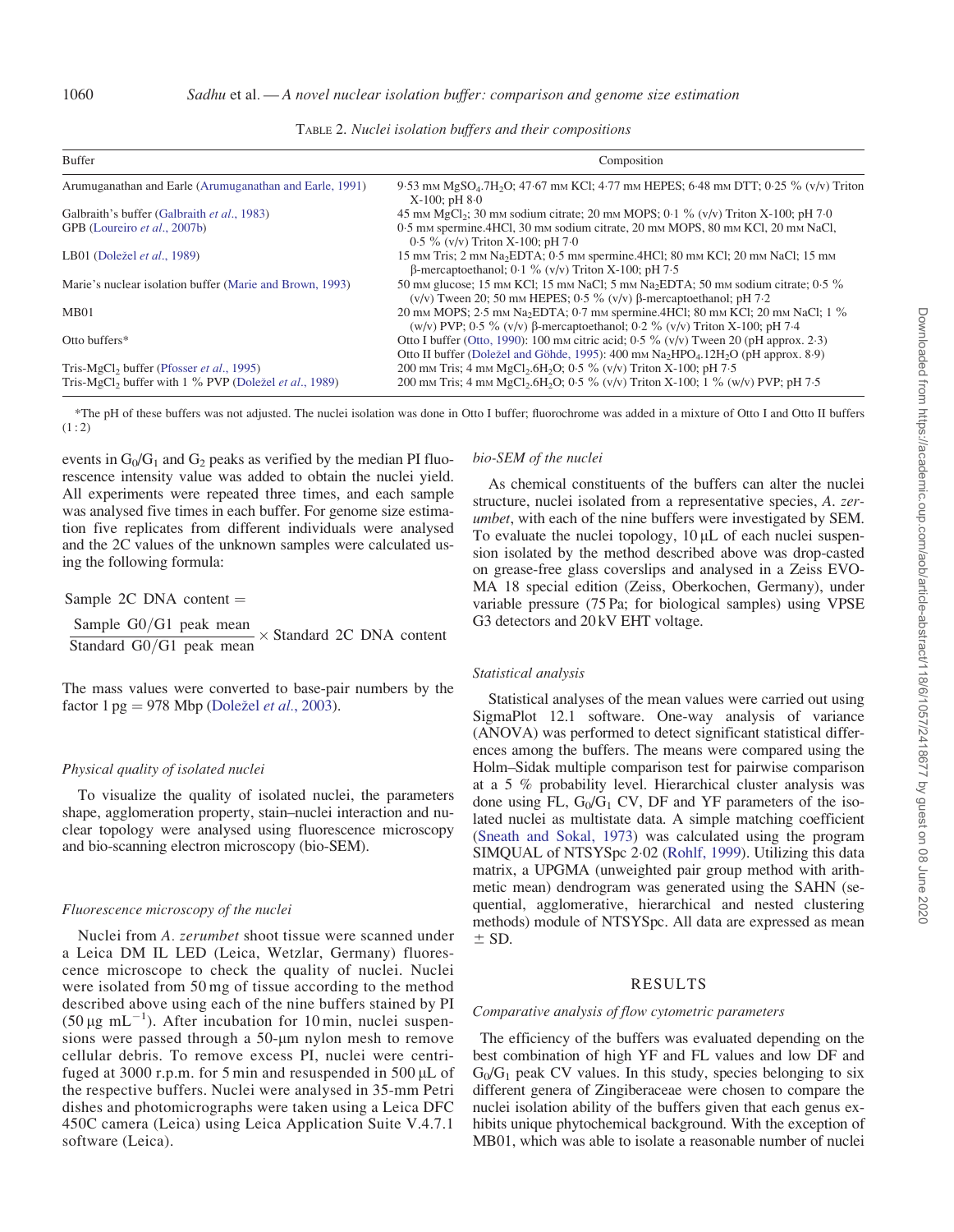<span id="page-4-0"></span>

| Species             | <b>Buffer</b>                                | FL (channel unit)                             | CV(%)                                        | DF $(\%)$                                     | $YF$ (nuclei $s^{-1}$ mg <sup>-1</sup> ) |
|---------------------|----------------------------------------------|-----------------------------------------------|----------------------------------------------|-----------------------------------------------|------------------------------------------|
| Alpinia zerumbet    | Arumugnathan and Earle                       | $63.57^a \pm 3.732$                           | $4.36 \pm 0.044$                             | $77.79 \pm 0.286$                             | $0.61^a \pm 0.062$                       |
|                     | Galbraith's buffer                           | $61.50^a \pm 2.436$                           | $8.20 \pm 0.315$                             | $79.83 \pm 0.490$                             | $0.62^{\mathrm{a}} \pm 0.046$            |
|                     | <b>GPB</b>                                   | $96.24^b \pm 1.138$                           |                                              |                                               | $1.61^b \pm 0.208$                       |
|                     | LB01<br>Marie's nuclear isolation buffer     |                                               | $4.64 \pm 0.128$<br>$\overline{\phantom{a}}$ | $52.84 \pm 0.715$<br>$\overline{\phantom{0}}$ |                                          |
|                     | MB01                                         | $103.10 \pm 2.443$                            | $3.87 \pm 0.157$                             | $22.00 \pm 0.509$                             | $6.63 \pm 0.897$                         |
|                     | Otto buffers                                 | $90.41 \pm 0.584$                             | $3.06 \pm 0.077$                             | $33.04 \pm 2.650$                             | $2.68 \pm 0.266$                         |
|                     | $Tris-MgCl2 buffer$                          |                                               |                                              |                                               |                                          |
|                     | Tris-MgCl <sub>2</sub> buffer with 1 % PVP   | $94.34^b \pm 1.456$                           | $3.41 \pm 0.073$                             | $48.20 \pm 1.978$                             | $1.15^{a,b} \pm 0.075$                   |
| Curcuma amada       | Arumugnathan and Earle                       |                                               |                                              |                                               |                                          |
|                     | Galbraith's buffer                           | $81.77^{\rm a} \pm 1.159$                     | $5.35^{\mathrm{a}} \pm 0.098$                | $64.47^{\rm a} \pm 1.034$                     | $1.01^a \pm 0.180$                       |
|                     | <b>GPB</b>                                   | $69.70 \pm 1.091$                             | $6.36 \pm 0.054$                             | $80.06 \pm 0.356$                             | $0.54 \pm 0.020$                         |
|                     | $L$ B $01$                                   |                                               |                                              |                                               |                                          |
|                     | Marie's nuclear isolation buffer             | $81.38^a \pm 1.760$                           | $7.43 \pm 0.071$                             | $60.62^b \pm 0.792$                           | $1.31^a \pm 0.080$                       |
|                     | MB01                                         | $96.95 \pm 1.517$                             | $3.91^{\rm b} \pm 0.114$                     | $20.23 \pm 2.336$                             | $18.43 \pm 5.400$                        |
|                     | Otto buffers                                 | $92.56 \pm 1.228$                             | $4.07^{\rm b} \pm 0.384$                     | $27.65 \pm 0.744$                             | $11.99 \pm 2.810$                        |
|                     | Tris-MgCl <sub>2</sub> buffer                | $77.80 \pm 1.128$                             | $5.48^a \pm 0.131$                           | $62.65^{a,b} \pm 0.937$                       | $6.69 \pm 1.580$                         |
|                     | Tris-MgCl <sub>2</sub> buffer with $1\%$ PVP | $74.09 \pm 2.808$                             | $6.71 \pm 0.170$                             | $51.67 \pm 2.357$                             | $0.61^a \pm 0.100$                       |
|                     | Arumugnathan and Earle                       | $146.49 \pm 2.756$                            | $3.71^a \pm 0.024$                           |                                               | $0.97^{\rm a} \pm 0.040$                 |
| Globba sessiliflora | Galbraith's buffer                           |                                               |                                              | $71.54 \pm 1.357$                             |                                          |
|                     | <b>GPB</b>                                   |                                               |                                              |                                               |                                          |
|                     | $L$ B $01$                                   | $125.80 \pm 0.346$                            | $3.67^a \pm 0.032$                           | $42.89 \pm 2.530$                             |                                          |
|                     |                                              |                                               |                                              |                                               | $1.74 \pm 0.105$                         |
|                     | Marie's nuclear isolation buffer<br>MB01     |                                               | $3.78^a \pm 0.182$                           |                                               |                                          |
|                     |                                              | $168.45 \pm 1.645$                            | $3.89^a \pm 0.157$                           | $28.70 \pm 0.301$                             | $7.21 \pm 0.282$                         |
|                     | Otto buffers                                 | $96.25 \pm 2.294$<br>$139.29^a \pm 4.419$     | $4.85 \pm 0.084$                             | $75.50 \pm 0.915$<br>$92.22 \pm 0.381$        | $1.51 \pm 0.094$                         |
|                     | Tris-MgCl <sub>2</sub> buffer                | $138.16^a \pm 1.995$                          | $4.15 \pm 0.171$                             | $89.85 \pm 0.455$                             | $0.79^{\rm a} \pm 0.041$                 |
|                     | Tris-MgCl <sub>2</sub> buffer with $1\%$ PVP |                                               |                                              |                                               | $0.85^{\rm a} \pm 0.055$                 |
| Hedychium spicatum  | Arumugnathan and Earle<br>Galbraith's buffer | $58.64 \pm 0.444$                             | $3.41^a \pm 0.092$                           | $19.10 \pm 0.503$                             | $6.74 \pm 0.042$                         |
|                     | <b>GPB</b>                                   | $49.57^{\rm b} \pm 0.697$                     | $5.64 \pm 0.254$                             | $37.65 \pm 0.654$                             | $3.74 \pm 0.354$                         |
|                     | $L$ B $01$                                   | $52.31^a \pm 0.673$                           | $3.28^a \pm 0.087$                           |                                               |                                          |
|                     |                                              |                                               | $4.11^b \pm 0.048$                           | $17.57 \pm 0.572$                             | $4.34 \pm 0.195$                         |
|                     | Marie's nuclear isolation buffer             | $43.04 \pm 0.351$<br>$51.78^{a, b} \pm 0.382$ | $2.97 \pm 0.115$                             | $40.56 \pm 0.870$                             | $2.89 \pm 0.069$                         |
|                     | MB01                                         |                                               |                                              | $11.35 \pm 0.284$                             | $7.52 \pm 0.172$                         |
|                     | Otto buffers                                 | $53.03 \pm 0.410$                             | $4.13^b \pm 0.076$                           | $16.05 \pm 0.464$                             | $7.00 \pm 0.039$                         |
|                     | Tris-MgCl <sub>2</sub> buffer                |                                               | $5.43^b \pm 0.375$                           | $99.41 \pm 0.215$                             |                                          |
|                     | Tris-MgCl <sub>2</sub> buffer with 1 % PVP   | $4.02 \pm 0.464$                              |                                              |                                               | $0.04 \pm 0.011$                         |
| Kaempferia elegans  | Arumugnathan and Earle                       | $41.14 \pm 0.698$                             | $3.19 \pm 0.287$                             | $54.50^a \pm 10.109$                          | $1.60 \pm 0.107$                         |
|                     | Galbraith's buffer                           | $22.49^a \pm 11.444$                          | $4.14^a \pm 0.105$                           | $86.68^b \pm 1.083$                           | $0.35^{\rm a} \pm 0.225$                 |
|                     | <b>GPB</b><br>$L$ B $01$                     | $20.54^a \pm 3.578$<br>$19.21^a \pm 0.893$    | $5.89^b \pm 0.457$                           | $88.38 \pm 3.677$<br>$86.14^b \pm 10.371$     | $0.31^a \pm 0.379$                       |
|                     |                                              |                                               | $3.80 \pm 0.429$<br>$5.13^b \pm 0.705$       |                                               | $0.77^{\rm a} \pm 0.114$                 |
|                     | Marie's nuclear isolation buffer             | $27.14^a \pm 0.273$                           |                                              | $52.92^a \pm 14.074$                          | $3.41 \pm 0.071$                         |
|                     | MB01                                         | $70.52 \pm 0.809$                             | $2.90 \pm 0.400$                             | $8.62 \pm 14.193$                             | $4.26 \pm 0.914$                         |
|                     | Otto buffers                                 | $55.87 \pm 8.121$                             | $4.18^a \pm 0.031$                           | $54.87^{\rm a} \pm 3.374$                     | $0.17^a \pm 0.139$                       |
|                     | Tris-MgCl <sub>2</sub> buffer                |                                               |                                              |                                               |                                          |
|                     | Tris-MgCl <sub>2</sub> buffer with $1\%$ PVP |                                               |                                              |                                               |                                          |
| Zingiber zerumbet   | Arumugnathan and Earle                       | $\overline{\phantom{a}}$                      |                                              |                                               |                                          |
|                     | Galbraith's buffer                           |                                               |                                              |                                               |                                          |
|                     | <b>GPB</b>                                   | $\overline{\phantom{0}}$                      |                                              |                                               |                                          |
|                     | $L$ B $01$                                   | $\overline{\phantom{0}}$                      |                                              |                                               |                                          |
|                     | Marie's nuclear isolation buffer             |                                               |                                              |                                               |                                          |
|                     | MB01                                         | $83.08 \pm 1.903$                             | $3.40 \pm 0.181$                             | $21.00 \pm 0.750$                             | $8.43 \pm 0.517$                         |
|                     | Otto buffers                                 |                                               | $\overline{\phantom{0}}$                     |                                               |                                          |
|                     | Tris-MgCl <sub>2</sub> buffer                |                                               |                                              |                                               |                                          |
|                     | Tris-MgCl <sub>2</sub> buffer with $1\%$ PVP |                                               |                                              |                                               |                                          |

TABLE 3. Flow cytometric parameters (FL, CV, DF, YF) analysed in each species from shoot tissue

Values are given as mean and standard deviation of the mean (SD) of fluorescence (FL, channel units); coefficient of variation of G<sub>0</sub>/G<sub>1</sub> DNA peak (CV, %); debris factor (DF, %) and nuclear yield factor (YF, nuclei  $s^{-1}$  mg<sup>-1</sup>). Means followed by the same letter (a or b) are not statistically different according to the multiple comparison Holm–Sidak test at  $P < 0.05$ . –, buffer failed to generate acceptable results.

 $(4.26-18.43$  nuclei  $s^{-1}$  mg<sup>-1</sup> of tissue) and secure well-defined histograms with DNA peaks demonstrating acceptable CV values (<5 %; [Galbraith](#page-12-0) et al., 2002; Table 3), no other buffer was able to isolate a good quality of nuclei from all the samples studied.

Alpinia zerumbet. GPB, MNB and TMB failed to generate acceptable results for all parameters studied ([Fig. 1C, E, H](#page-5-0)). The highest FL value was observed in nuclei isolated by MB01 (Table 3), while GB yielded nuclei with the lowest FL value, which was statistically similar to A&E nuclei. The lowest  $G_0/$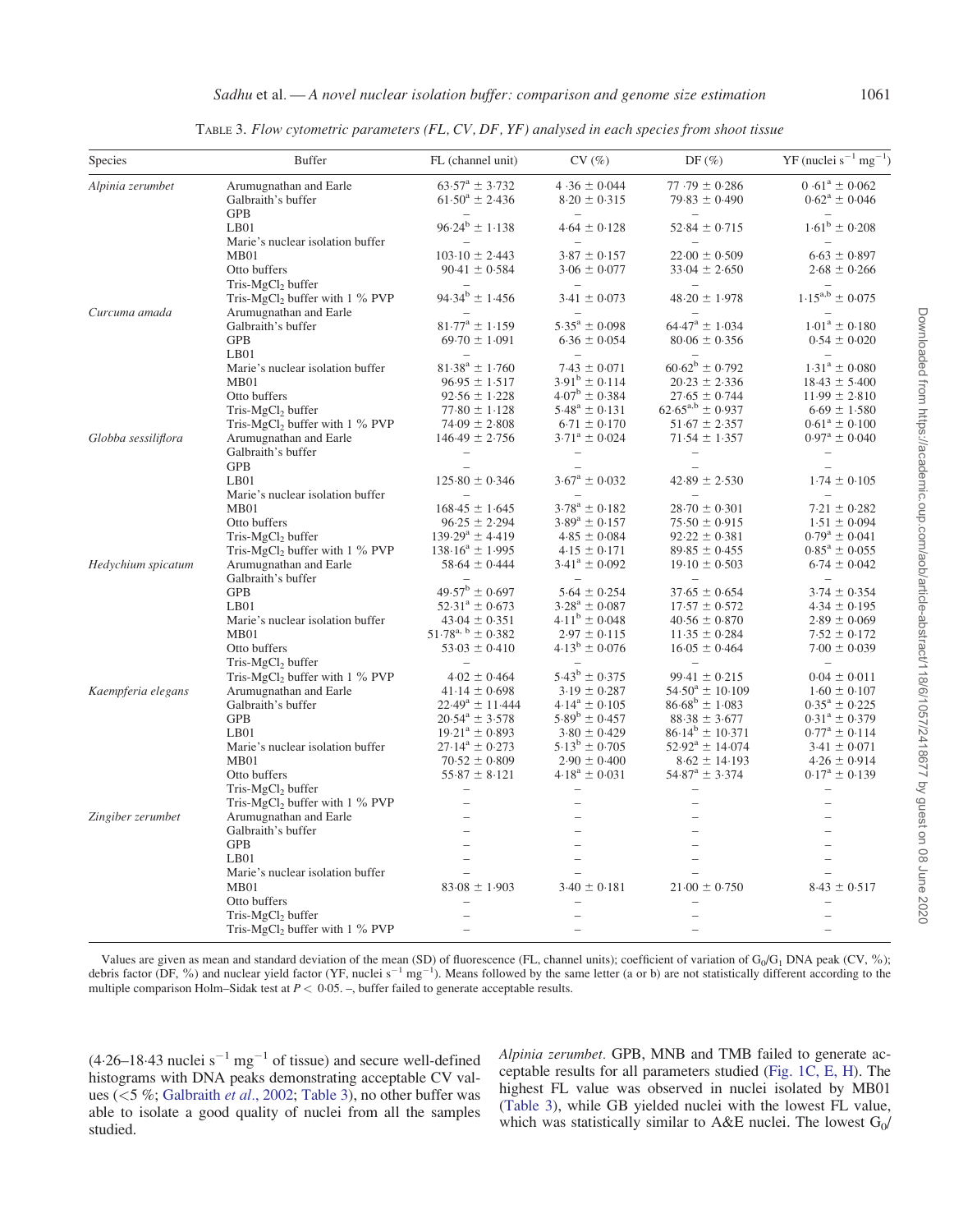<span id="page-5-0"></span>

FIG. 1. FCM histograms of nuclei suspensions prepared from shoot tissues of A. zerumbet in different buffers. (A) Arumuganathan and Earle buffer, (B) Galbraith's buffer, (C) General purpose buffer, (D) LB01 buffer, (E) Marie's nuclear isolation buffer, (F) MB01 buffer, (G) Otto buffers, (H) Tris-MgCl<sub>2</sub> buffer, (I) Tris-MgCl<sub>2</sub> buffer with 1 % PVP.

 $G_1$  CV was obtained from nuclei extracted using OB, which was approx. 20 % less than MB01. It was evident that MB01 significantly reduced the background factors ([Table 3](#page-4-0)) and increased YF compared with other buffers [\(Table 3](#page-4-0); Fig. 1F).

Curcuma amada. Although Leong-Škornič[kov](#page-12-0)á et al. [\(2007\)](#page-12-0) indicated the efficiency of OB in yielding an acceptable amount of nuclei from this species, use of MB01 gave a higher FL value and YF as well as lower  $G_0/G_1$  CV and DF, when compared to OB, as well as all the other buffers ([Table 3](#page-4-0)). Neither A&E- nor LB01-extracted nuclei generated an evaluable histogram, indicating failure of these buffers in providing the requisite amount of nuclei. GB and MNB gave statistically similar results for the FL value, while the CV of  $G_0/G_1$  MB01extracted nuclei was not significantly different from that of OB. MB01 showed the highest nuclei YF in all the species among the nine buffers analysed and hence indicated its efficiency.

Globba sessiliflora. Acceptable results for this species were obtained from all the buffers except GB, GPB and MNB. The lowest FL value was demonstrated by OB and the highest by

MB01 [\(Table 3](#page-4-0)). The nuclei suspension prepared using MB01 showed significantly low DF, i.e. 28.70 %, while LB01, OB and TMB showed DF values of  $42.89$ ,  $75.50$  and  $92.22$  %, respectively. The YF value was also higher in samples prepared with MB01 ( $>$ 5 nuclei s<sup>-1</sup> mg<sup>-1</sup>) compared with the other buffers used.

Hedychium spicatum. All buffers used showed mixed results except GB and TMB. Nuclei isolated with A&E showed the highest FL value, although LB01 and MB01 nuclei showed significantly homogenous results. Nuclei isolated using MB01 showed the lowest CV of  $G_0/G_1$  ([Table 3\)](#page-4-0), with lowest background DF, and thus YF value was higher in MB01  $($ >7 nuclei  $\sin^{-1}$  mg<sup>-1</sup> of tissue) compared with the other buffers.

Kaempferia elegans. Nuclei extracted using MB01 showed the best combination of parameters analysed here, whereas nuclei extracted with TMB and TMP failed to generate any estimable histogram. With regard to FL and YF values, MB01 showed acceptable results that were higher than for the other buffers, along with the lowest  $G_0/G_1$  CV and DF values among all the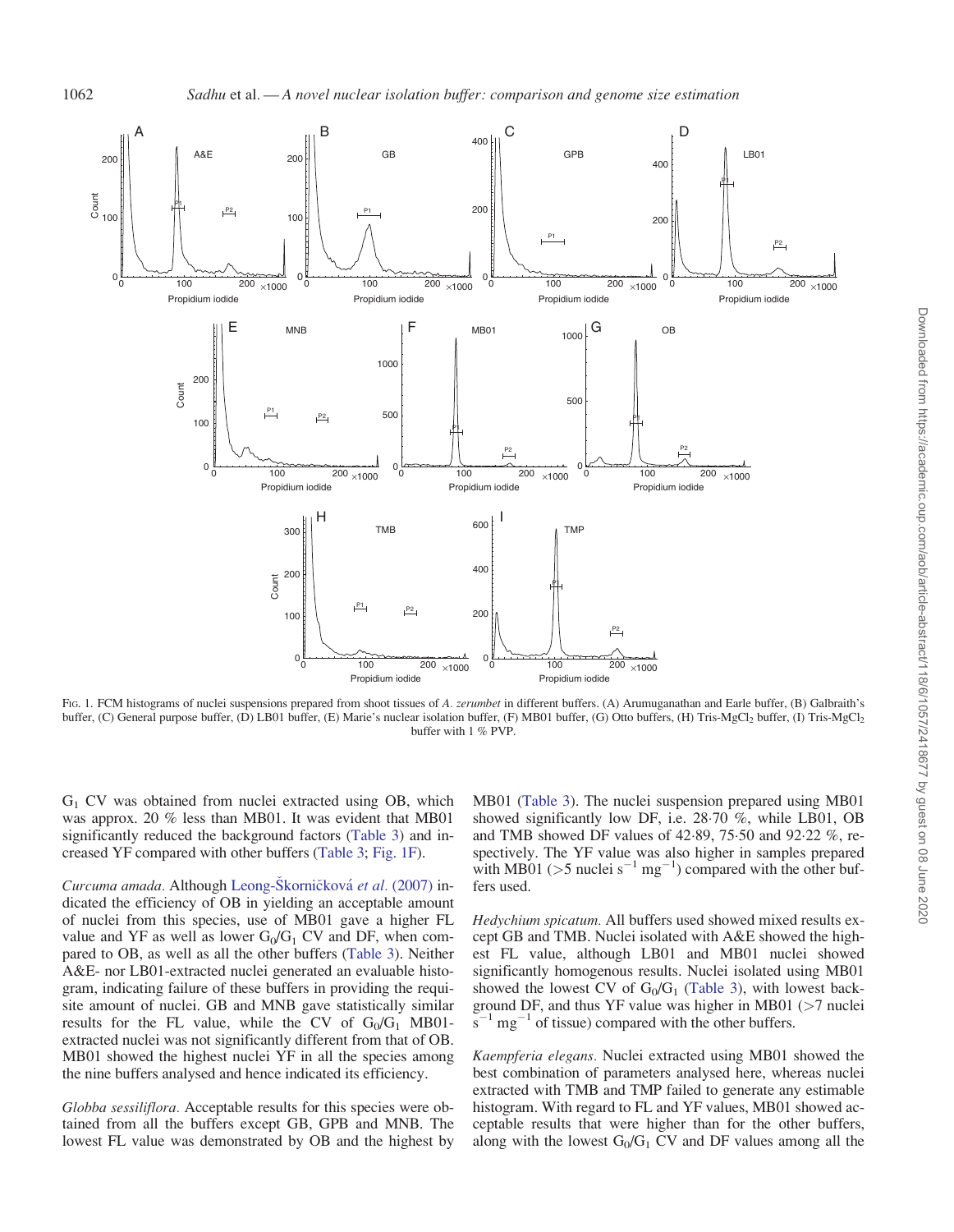species and buffers analysed. In terms of DF value, A&E, MNB, GB and LB01 buffers showed similar results, while values for GB, LB01 and OB were similar.

Zingiber zerumbet. Only MB01 was able to isolate nuclei from this species. None of the other buffers could generate any evaluable histogram when scanned in the flow cytometer. FL and YF values were fairly high with low CV and DF values [\(Table 3](#page-4-0)).

Three of the best-performing buffers, i.e. MB01, OB and LB01, were also analysed in root tissues of C. amada and G. sessiliflora ([Supplementary Data Fig. S1\)](http://aob.oxfordjournals.org/lookup/suppl/doi:10.1093/aob/mcw173/-/DC1). In C. amada, the FL and YF values were significantly higher for MB01 than for OB and LB01, while  $G_0/G_1$  CV and DF values were lower for MB01 than for OB and LB01. Although in G. sessiliflora the FL value was higher in OB-isolated nuclei than MB01 nuclei, the other parameters investigated supported the use of MB01 with a higher YF value, and lower  $G_0/G_1$ CV and DF values than for OB buffer, while LB01 did not generate any evaluable cytogram ([Fig. S1\)](http://aob.oxfordjournals.org/lookup/suppl/doi:10.1093/aob/mcw173/-/DC1).

#### Quality of isolated nuclei

Both FM and bio-SEM analysis showed similar observations for each of the buffers in A. zerumbet, congruent with the FCM data. As GPB, MNB and TMB failed to yield a legitimate number of nuclei for generation of histograms in FCM ([Fig. 1C, E,](#page-5-0) [H](#page-5-0)), nothing other than cellular debris was found under the FM [\(Fig. 2C, E, H](#page-7-0)). SEM photomicrographs showed only debris along with salt depositions for the above buffers [\(Fig. 3C, E](#page-8-0) [and H\)](#page-8-0). Large clumps were observed in GB-isolated nuclei suspension [\(Fig. 2B\)](#page-7-0), whereas small clumps were formed in LB01 isolated nuclei [\(Fig. 2D](#page-7-0)), which resulted in poor-quality FCM histograms ([Fig. 1B, D](#page-5-0)). Nuclear deformities, due to inadequate ionic strength of the buffer and lack of stabilizing agents, were confirmed by SEM in GB-extracted nuclei ([Fig. 3B](#page-8-0)), which impaired stain–nuclei interactions, leading to a high DF and higher  $G_0/G_1$  CV of nuclei. A&E, MB01, OB and TMP nuclei were clearly visible under the FM. As YF velues were lower and not significantly different in A&E and TMP suspensions with higher DF ([Table 3\)](#page-4-0), fewer nuclei were seen under FM [\(Fig. 2A, I](#page-7-0)). SEM images revealed deposition of salt crystals along with a few nuclei in some buffers [\(Fig. 3A, C and I\)](#page-8-0). Although OB was a potent competitor to MB01, the number of nuclei was higher in MB01 [\(Table 3](#page-4-0); Figs 1F, G and 2F, G). Nuclei isolated by MB01 also lacked deformities [\(Fig. 3F](#page-8-0)) and thus proper stain–nuclei interaction helped in the estimation of genome size.

# Hierarchical cluster analysis

Analysis of FCM data clustered the buffers according to their effectiveness and chemical composition. The UPGMA dendrogram, generated using hierarchical cluster analysis of the buffers based on FCM parameters and nuclei isolation ability in all six species, separated MB01 buffer from the other buffer in the dendrogram, again confirming its effectiveness among the buffers analysed [\(Fig. 4](#page-9-0)). OB segregated next to MB01, away from the remaining buffers, which formed two sub-clusters. In the first sub-cluster, LB01 was separate from the A&E and TMP clade, indicating its difference from these buffers and its nuclei isolation ability. In the next sub-cluster, GB, GPB and MNB yielding nearly identical results, separate from TMB.

## 2C nuclear DNA contents

[Table 4](#page-9-0) shows the DNA values (2C) of the species investigated, reconfirming the efficiency of MB01 buffer. Relative 2C nuclear DNA contents were estimated by comparing them with plant DNA standards ([Fig. 5](#page-10-0)). In Kaempferia the genome content ranged from 3.43 to 8.61 pg with highest intrageneric variation of 8604 % among the species studied. No statistical differences were found among nuclear DNA contents in different individuals of the same species. 2C nuclear DNA content varied from  $1.59$  pg (C. amada) to  $8.61$  pg (K. galanga). Plants from different genera showed variable somatic chromosome numbers, according to which the 1Cx value varied from 0.265 pg (*C. amada*,  $2n = 42$ ,  $x = 6$ ) to 1.945 pg (*Z. zerumbet*,  $2n = 22, x = 2$ .

## DISCUSSION

The estimation of absolute DNA content depends on the preparation of a suspension of intact nuclei, while the quality of nuclei depends on the chemical constituents of nuclei isolation buffers. The aim of this study was to standardize a single nuclei isolation buffer that would be capable of isolating nuclei from all members of Zingiberaceae in comparison with eight widely used nuclei isolation buffers.

Members of Zingiberaceae contain a wide variety of secondary metabolites, which can potentially interfere with the isolated nuclei in the cell-free cytoplasmic lysate. Among them, different types of essential oils, viscous hydrophobic compounds and phenols are predominant. Moreover, nuclei suspensions are prepared by mechanical chopping, thus containing cell-wall remnants (cellulose, hemicellulose) as well as  $Ca^{2+}$ pectate gel residues, a major component of the sticky middle lamella [\(Buren, 1991](#page-11-0); [Vincken](#page-13-0) et al., 2003). Pectin is made up of galacturonans (homogalacturonan, rhamnogalacturonan, xylogalacturonan) mainly consisting of glucuronic acid, galacturonic acid and rhamnose ([Ovodov, 1998\)](#page-12-0). These components promote isolated nuclei to aggregate, and such clumping is enhanced in the presence of the sticky essential oils, making the samples unstable for FCM estimation. This agglomeration is enhanced by the hydrophobic layer that forms around nuclei and induces them to stick together.

In this study, OB and LB01 buffers performed best as they showed higher FL and YF values and lower  $G_0/G_1$  CV and DF values than the other buffers investigated. However, their failure in Z. zerumbet and C. amada led to the formulation of MB01. Although, citric acid (the chief constituent of OB) is known to be a polymer stabilizer forming ester or amide bonds [\(Wing, 1996](#page-13-0); [Gaffar, 2002](#page-12-0)), also acting as a reducing agent [\(Robertson](#page-12-0) *et al.*, [1940;](#page-12-0) [Hale, 1944](#page-12-0)), it causes increasing nuclei agglomeration in suspension with time (data is not shown) perhaps due to its pH, which is also supported by the findings of Nath *et al.* [\(2014\).](#page-12-0) By contrast, MB01 showed better results than OB and LB01. This buffer provided better stain–nuclei interactions than other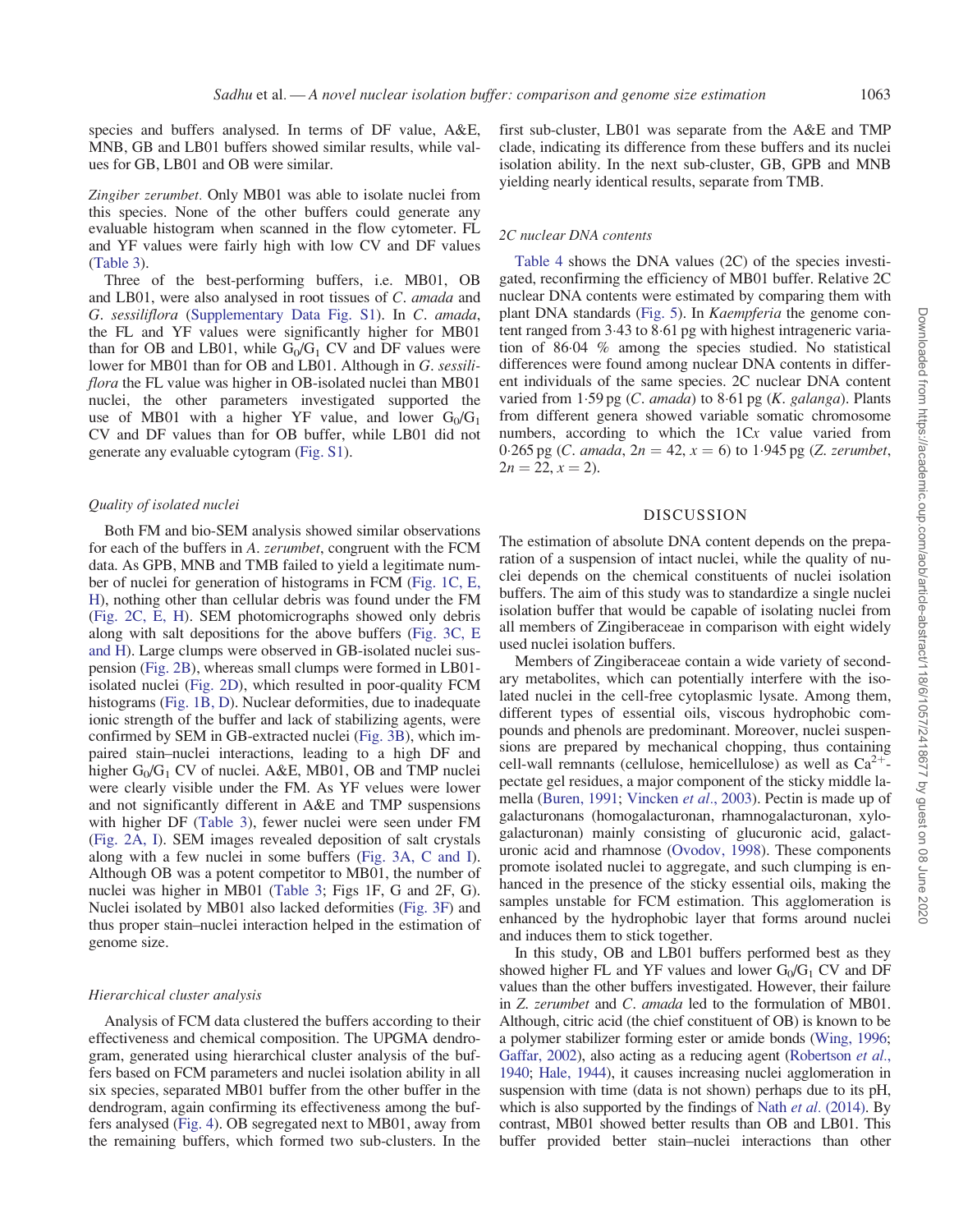<span id="page-7-0"></span>

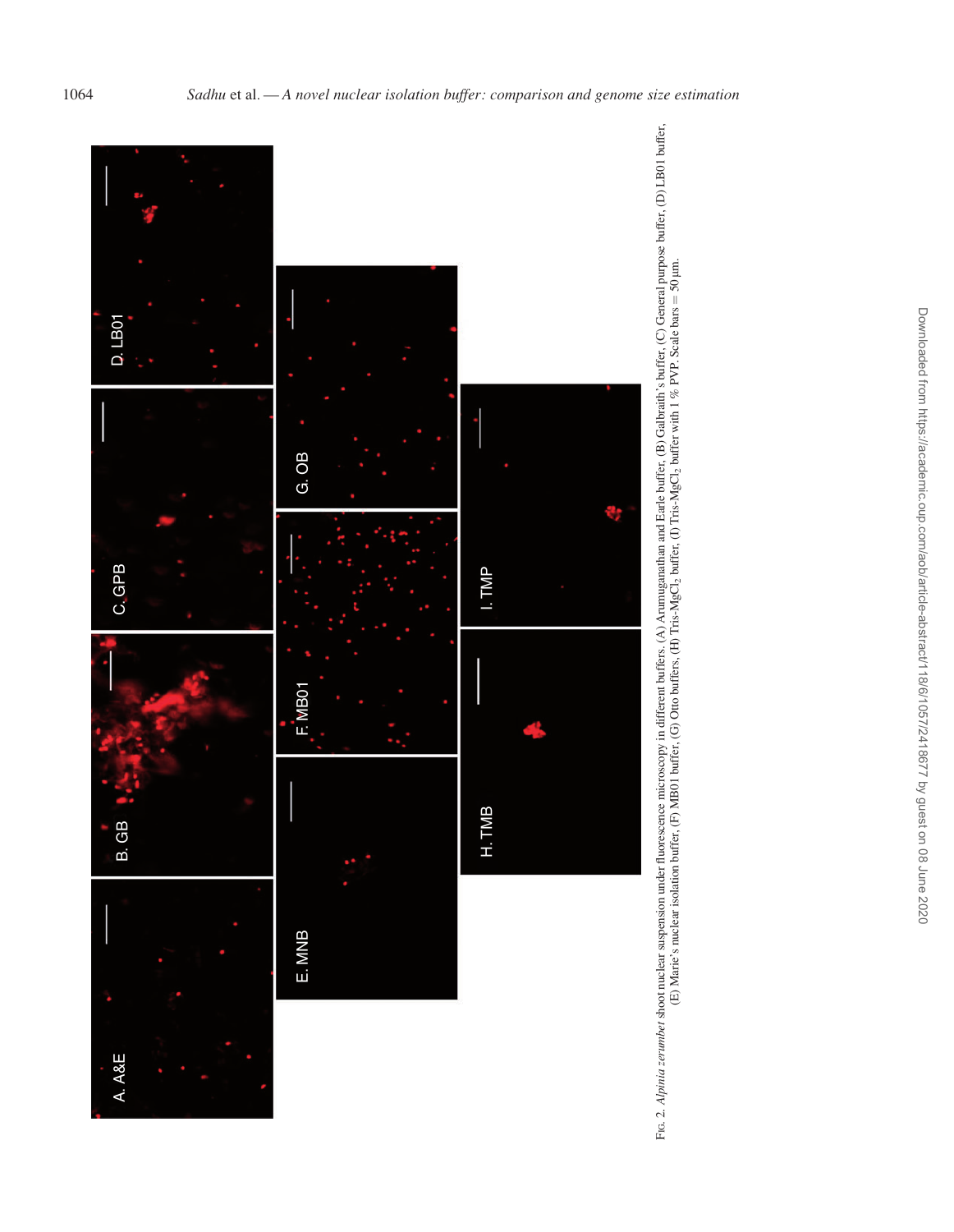<span id="page-8-0"></span>

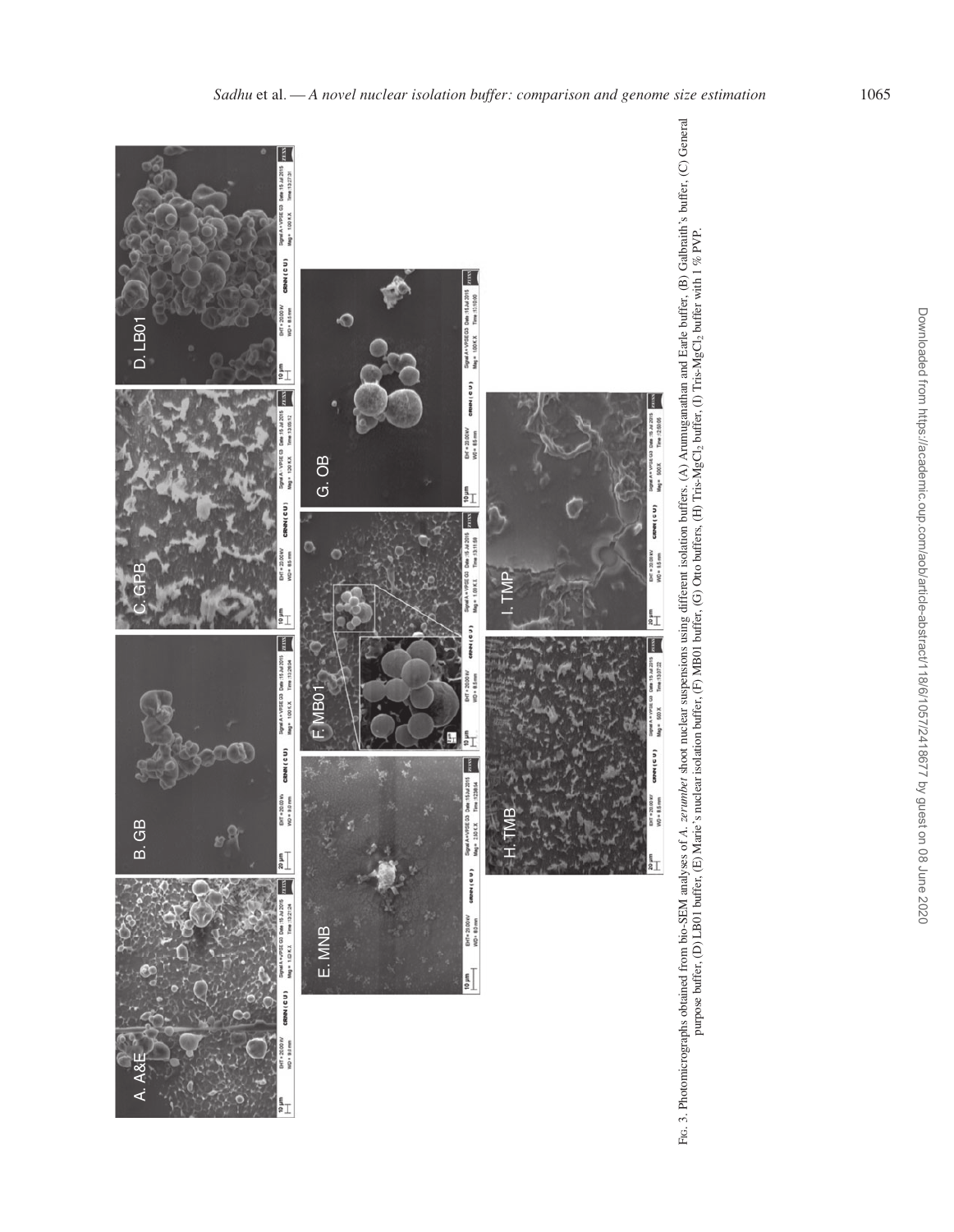<span id="page-9-0"></span>

FIG. 4. Dendrogram obtained after hierarchical cluster analysis of FCM parameters in all species for all buffers studied.

TABLE 4. Somatic chromosome number (2n), ploidy level (x), 2C nuclear DNA content with standard deviation, monoploid genome size (Cx-value, determined as 2C DNA amount/ploidy level) expressed in DNA picograms and megabase pairs, for 21 Indian plants belonging to six genera of Zingiberaceae and previous reports; using flow cytometry (FC:PI) and Feulgen microdensitometry (FE)

| Sl. no.      | Taxon                   | Present report |                       |                                                                |       | Previous reports |                          |                          |                          |                          |                                 |
|--------------|-------------------------|----------------|-----------------------|----------------------------------------------------------------|-------|------------------|--------------------------|--------------------------|--------------------------|--------------------------|---------------------------------|
|              |                         | 2n             | Ploidy<br>level $(x)$ | 2C DNA content $1Cx$ -value $1Cx$ -value $2n$<br>$(pg) \pm SD$ | (pg)  | (Mbp)            |                          | Ploidy<br>level $(x)$    | 2C DNA<br>content $(pg)$ | Method                   | Reference                       |
| $\mathbf{1}$ | Alpinia calcarata       | 48             | $\overline{4}$        | $4.43 \pm 0.015$                                               | 1.108 | 1083.62          |                          |                          |                          |                          |                                 |
| 2            | Alpinia galanga         | 48             | 4                     | $3.86 \pm 0.018$                                               | 0.965 | 943.77           |                          |                          |                          |                          |                                 |
| 3            | Alpinia malaccensis     | 48             | $\overline{4}$        | $4.38 \pm 0.012$                                               | 1.095 | 1070.91          |                          |                          |                          |                          |                                 |
| 4            | Alpinia zerumbet        | 52             | $\overline{4}$        | $3.95 \pm 0.014$                                               | 0.988 | 966.26           |                          |                          |                          |                          |                                 |
| 5            | Curcuma amada           | 42             | 6                     | $1.59 \pm 0.042$                                               | 0.265 | 259.17           | 42                       | 6                        | 1.86                     | FC:PI                    | Leong-Skornickova et al. (2007) |
|              |                         |                |                       |                                                                |       |                  | 40                       | $\overline{\phantom{0}}$ | 1.56                     | $\rm FE$                 | Das et al. (1999)               |
| 6            | Curcuma aurantiaca      | 42             | 6                     | $2.84 \pm 0.083$                                               | 0.473 | 462.59           | 42                       | 6                        | 2.2                      | FC:PI                    | Leong-Skornickova et al. (2007) |
|              | Curcuma caesia          | 63             | 9                     | $2.52 \pm 0.013$                                               | 0.280 | 273.84           | 63                       | 9                        | 2.82                     | FC:PI                    | Leong-Skornickova et al. (2007) |
| 8            | Curcuma inodora         | 42             | 6                     | $2.03 \pm 0.009$                                               | 0.338 | 330.56           | 42                       | 6                        | 2.29                     | FC:PI                    | Leong-Skornickova et al. (2007) |
| 9            | Curcuma longa           | 63             | 9                     | $2.40 \pm 0.010$                                               | 0.267 | 261.13           | 63                       | 9                        | 2.71                     | FC:PI                    | Leong-Skornickova et al. (2007) |
| 10           | Curcuma rubescens       | 63             | 9                     | $2.71 \pm 0.027$                                               | 0.301 | 294.38           | 42                       | 6                        | 1.87                     | FC:PI                    | Leong-Skornickova et al. (2007) |
| 11           | Globba marantina        | 52             | $\overline{4}$        | $3.63 \pm 0.139$                                               | 0.908 | 888.02           |                          |                          |                          |                          |                                 |
| 12           | Globba sessiliflora     | 52             | $\overline{4}$        | $3.05 \pm 0.134$                                               | 0.763 | 746.21           |                          |                          |                          |                          |                                 |
| 13           | Globba schomburgkii     | 48             | 4                     | $3.00 \pm 0.053$                                               | 0.750 | 733.50           | $\overline{\phantom{0}}$ |                          |                          |                          |                                 |
| 14           | Hedychium spicatum      | 68             | 4                     | $2.71 \pm 0.048$                                               | 0.678 | 663.08           |                          |                          |                          |                          |                                 |
| 15           | Hedychium coronarium    | 34             | $\overline{2}$        | $2.14 \pm 0.011$                                               | 1.070 | 1046.46          |                          |                          |                          |                          |                                 |
| 16           | Kaempferia angustifolia | -36            | 3                     | $5.21 \pm 0.040$                                               | 1.370 | 1339.86          |                          |                          |                          |                          |                                 |
| 17           | Kaempferia elegans      | 22             | $\overline{2}$        | $3.43 \pm 0.004$                                               | 1.715 | 1677.27          |                          |                          |                          |                          |                                 |
| 18           | Kaempferia galanga      | 54             | 5                     | $8.61 \pm 0.055$                                               | 1.722 | 1684.12          |                          | -                        |                          | $\overline{\phantom{0}}$ |                                 |
| 19           | Kaempferia rotunda      | 44             | $\overline{4}$        | $7.45 \pm 0.163$                                               | 1.863 | 1822.01          |                          | -                        |                          |                          |                                 |
| 20           | Zingiber officinale     | 22             | 2                     | $3.60 \pm 0.045$                                               | 1.800 | 1760.40          | 22                       | $\overline{\phantom{0}}$ | 12.05                    | FE                       | Rai et al. (1997)               |
| 21           | Zingiber zerumbet       | 22             | 2                     | $3.89 \pm 0.036$                                               | 1.945 | 1902-21          |                          |                          |                          |                          |                                 |

–, no previous genome size report.

buffers, which was reflected by a higher FL value. Only in H. spicatum was the FL value highest in A&E nuclei. Although  $G_0/$ G1 CV was lower in OB-isolated nuclei of A. zerumbet and in LB01-isolated nuclei of G. sessiliflora (not statistically significant) than in MB01-isolated nuclei, the MB01 values were acceptable according to the recommendadtions of [Galbraith](#page-12-0) et al. [\(2002\)](#page-12-0). A perfect nuclei suspension should not contain any cellular debris and autofluorescent compounds, as they increase background noise. High background noise is usually the cause of high CV values [\(Emshwiller, 2002](#page-12-0)) and lower yield of nuclei. In all genera, the chemical makeup of MB01 helped to minimize

background noise, i.e. DF, and consequently increased the overall nuclei count, i.e. YF.

Because the original composition of the buffers did not work well, the formulation of MB01 was carried out based on previ-ous reports ([Dole](#page-11-0)žel et al.[, 1989;](#page-11-0) Nath et al.[, 2014\)](#page-12-0) taking into account the properties of the constituent chemicals and the effect of pH. The pH of MB01 buffer was fixed based on [Shen](#page-12-0) et al.['s \(2013\)](#page-12-0) observation that while many cellular organelles possess high pH, nuclei remain viable at pH 7.2. As MOPS has a better buffering capacity (pKa of  $7.2$ ) than Tris (pKa of  $8.1$ ) ([Loureiro](#page-12-0) et al., 2006b), the former was favoured over the latter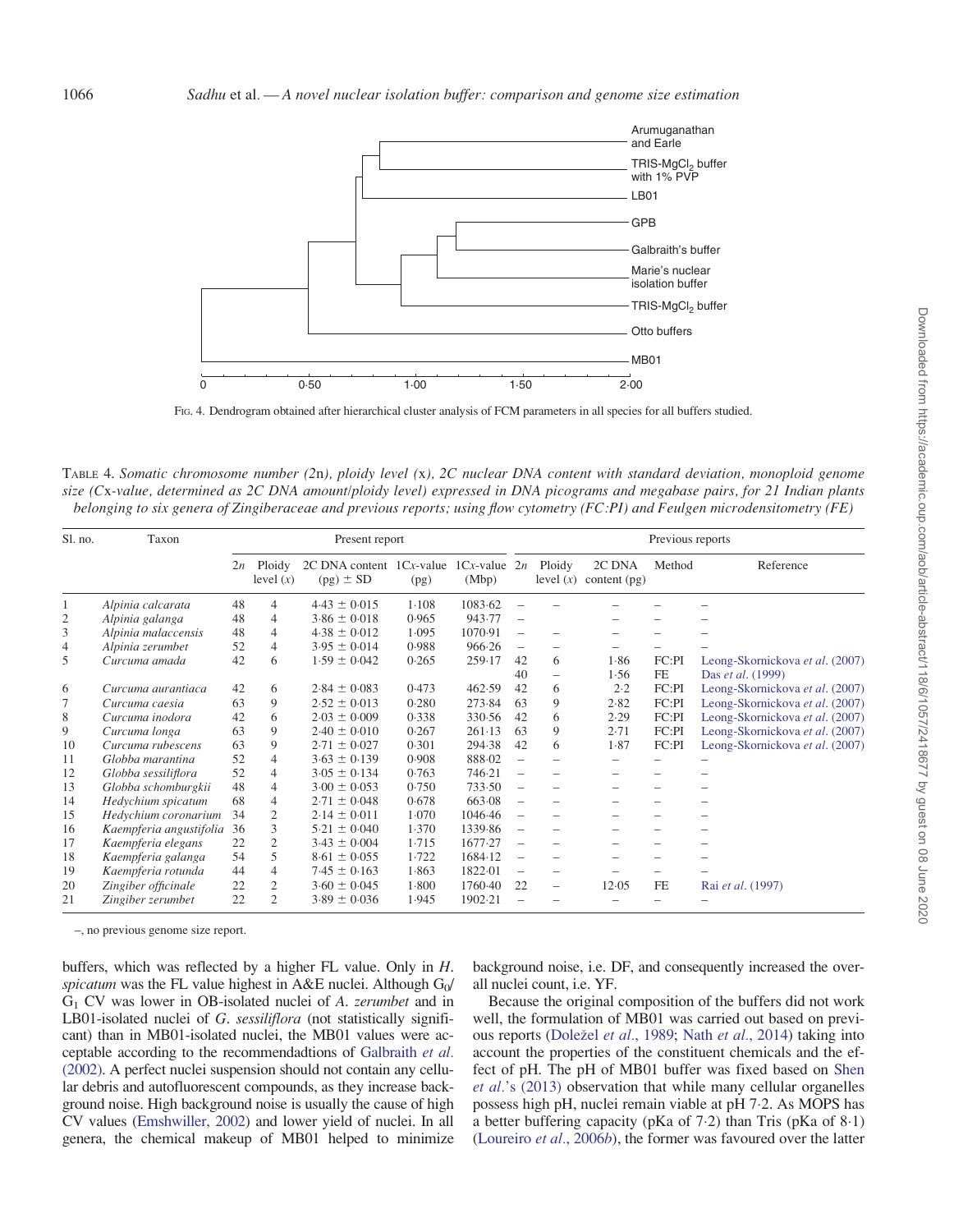<span id="page-10-0"></span>

FIG. 5. Representative FCM histograms documenting genome size determination in six genera evaluated. (A) The P1 peak representing the  $G_0/G_1$  peak of internal standard G. max and P2 peak representing the G<sub>0</sub>/G<sub>1</sub> peak of unknown sample A. calcarata. (B) The P1 peak representing the G<sub>0</sub>/G<sub>1</sub> peak of internal standard G. max and P2 peak representing the G<sub>0</sub>/G<sub>1</sub> peak of unknown sample C. amada. (C) The P1 peak representing the G<sub>0</sub>/G<sub>1</sub> peak of internal standard L. esculentum and P2 peak representing the G<sub>0</sub>/G<sub>1</sub> peak of unknown sample G. schomburgkii. (D) The P1 peak representing the G<sub>0</sub>/G<sub>1</sub> peak of internal standard L. esculentum and P2 peak representing the G<sub>0</sub>/G<sub>1</sub> peak of unknown sample H. spicatum. (E) The P1 peak representing the G<sub>0</sub>/G<sub>1</sub> peak of internal standard G. max and P2 peak representing the G<sub>0</sub>/G<sub>1</sub> peak of unknown sample K. elegans. (F) The P1 peak representing the G<sub>0</sub>/G<sub>1</sub> peak of internal standard L. esculentum and P2 peak representing the G<sub>0</sub>/ G1 peak of unknown sample Z. zerumbet.

during the formulation of MB01. To increase nucleic acid stability, magnesium ions in magnesium chloride buffers [\(Galbraith](#page-12-0) et al., 1983; [Pfosser](#page-12-0) et al., 1995), magnesium sulfate buffers ([Arumuganathan and Earle, 1991\)](#page-11-0) and glucose in MNB [\(Marie and Brown, 1993\)](#page-12-0) was replaced with  $0.7$  mm spermine in MB01 at a concentration higher than in LB01 buffer [\(Dole](#page-11-0)žel et al.[, 1989](#page-11-0)). KCl and NaCl concentrations were kept unchanged. To protect nucleic acids from nuclease activity, EDTA was used ([Dole](#page-11-0)žel et al.[, 1989;](#page-11-0) [Marie and Brown, 1993](#page-12-0)) as a chelating agent for divalent cations, which acted as a nucle-ase cofactor ([Dole](#page-11-0)žel et al.[, 1989\)](#page-11-0). Previous reports had shown that PVP decreased the effect of polyphenols by changing their conformational structure, forming hydrogen bonds, and maintaining them in a reduced state ([Doyle and Doyle, 1987;](#page-12-0) [Greilhuber](#page-12-0) et al., 2007; [Loureiro](#page-12-0) et al., 2007b). A higher concentration of the non-ionic detergent Triton X-100 in MB01 buffer facilitated the higher chloroplast lysis, and resulted in a decreased number of fluorescent debris particles [\(Coba de la](#page-11-0) [Pe](#page-11-0) $\tilde{n}$ [a and Brown, 2001\)](#page-11-0). β-ME, being a strong reducing agent, breaks the hydrophobic interactions and checks the activity of phenolic compounds in the presence of another competitor (e.g. PVP) [\(Greilhuber](#page-12-0) et al., 2007). Some buffers are supplemented with sodium metabisulfite [\(Loureiro](#page-12-0) et al., 2007b), which acts as a reducing agent. However, sodium metabisulfite is also known to have genotoxic properties (Rencüzog[ullari, 2001\)](#page-12-0), which can result in erroneous genome evaluation and thus, this compound and buffers containing it were avoided in this study. Therefore, the addition of PVP with increased concentrations of  $\beta$ -ME and Triton X-100 in MB01 buffer was perhaps instrumental in yielding higher YF and lower DF than the other reported buffers.

The photomicrographs (Figs 2 and 3) also depicted bufferspecific nuclei quality. While MB01 showed the highest number of well-dispersed nuclei [\(Fig. 2F](#page-7-0)) of proper shape and size ([Fig. 3F\)](#page-8-0), GB showed clumped nuclei [\(Fig. 2B](#page-7-0)) of deformed shape [\(Fig. 3B\)](#page-8-0). Thus, MB01 buffer provided improved nuclei quality for FCM analysis, with higher fluorescence level and yield, lower  $G_0/G_1$  peak CV values and background debris factors. These favourable properties allowed the estimation of the genome size of the Zingiberaceae species studied here. The UPGMA dendrogram provided insight into the efficacy of the buffers by comparing them on the basis of the above parameters, which can be correlated with the respective buffer compositions. In the dendrogram, MB01 buffer separated from the remaining buffers as it performed best with its unique chemical constitution ([Fig. 4](#page-9-0)).

Therefore, the formulation of MB01 buffer improved sample quality for FCM analysis of the chosen plants, and facilitated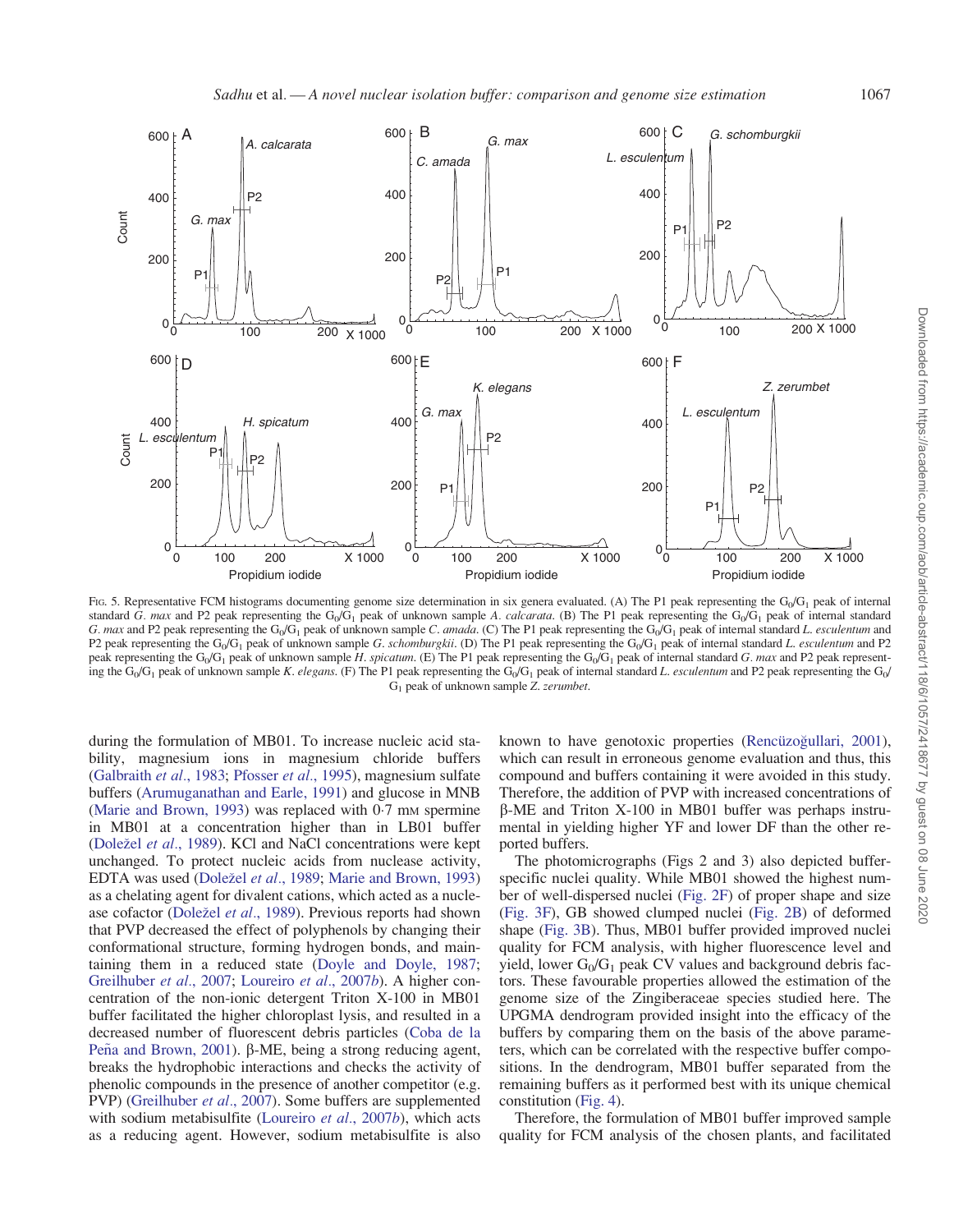<span id="page-11-0"></span>the estimation of DNA contents of 14 new species among the investigated taxa. Although there are previous reports of the genome sizes of six species of Curcuma, using FC:PI [\(Leong](#page-12-0)Š[korni](#page-12-0)č[kov](#page-12-0)á et al.[, 2007](#page-12-0)) and FE (Rai et al.[, 1997](#page-12-0)), the results obtained by MB01 are comparable. Moreover, the effects of OB in other genera were largely unknown. 2C content of Zingiber officinale ( $2n = 22$ ) by Rai et al. [\(1997\)](#page-12-0) was reported as 12.05 pg/2C, which is higher than the putative value as inferred from doubling the genome size of the diploid species studied here  $(2n = 22; 3.60 \pm 0.045 \text{ pg})$ . Analysis of the nonreplicated monoploid genome (1Cx-value) reaffirmed the reduction in genome size as a common trend among polyploids [\(Leitch and Bennett, 2004\)](#page-12-0). The mean 2C value of the family Zingiberaceae as given in the Kew online database (Bennett and Leitch, 2012) for C-value of angiosperms based on 39 species (one each of Alpinia, Hitchenia, Kaempferia, Paracautleya, Stahlianthus and Zingiber, and 33 Curcuma), is  $2.79 \pm 1.7$  pg/2C. Our estimation of novel 2C nuclear genome sizes in this study has increased the average genome size of the family to  $3.18 \pm 1.8$  pg/2C, an increase of 13.06 %.

Thus, this is the first study in which eight widely used nuclei isolation buffers were compared with a newly formulated buffer, MB01, for Zingiberaceae plant flow cytometry. The results revealed that MB01 yielded superior quality of nuclei from plants of different genera of the family from both shoot and root tissues. This buffer might be used to improve nuclei quality in other plant families rich in secondary metabolites. Nevertheless, further studies are required to gain thorough knowledge of the interaction between buffers and cellular components. Thus, using this study as a platform, it will be possible to unlock new ways of FCM sample preparation in plants to decrypt the correlation among chromosome number, ploidy and genome size.

# SUPPLEMENTARY DATA

[Supplementary data](http://aob.oxfordjournals.org/lookup/suppl/doi:10.1093/aob/mcw173/-/DC1) are available online at [www.aob.oxfordjour](http://www.aob.oxfordjournals.org) [nals.org](http://www.aob.oxfordjournals.org) and consist of Figure S1: FCM histograms, of nuclei suspensions prepared from root tissues of G. sessiliflora in different buffers. (A) LB01 buffer, (B) MB01 buffer, (C) Otto buffers.

# ACKNOWLEDGMENTS

We thank Dr. Jarošlav Doležel; Laboratory of Molecular Cytogenetics and Cytometry, Institute of Experimental Botany, Czech Republic, for providing us with the seeds of flow cytometry standard plants; Professor Mamiyil Sabu, Department of Botany, Calicut University, Calicut, India; Prof. Abhaya Pada Das, Department of Botany, North Bengal University, West Bengal, India; Botanical survey of India, Government of India, and National Bureau of Plant Genomic Resources, Government of India, for providing the plant materials. The Director, Centre for Research in Nanoscience & Nanotechnology (CRNN), is acknowledged for providing the instrumentation facility used in this study.

#### LITERATURE CITED

- Arumuganathan K, Earle ED. 1991. Estimation of nuclear DNA content of plants by flow cytometry. Plant Molecular Biology Reporter 9: 229–241.
- Baranyi M, Greilhuber J. 1999. Genome size in *Allium*: in quest of reproducible data. Annals of Botany 83: 687–695.
- Bare P, Layssac M, D'Hont A, et al. 1998. Relationship between parental chromosomic contribution and nuclear DNA content in the coffee interspecific hybrid C. pseudozanguebariae x C. liberica var. 'dewevrei'. Theoretical and Applied Genetics 96: 301–305.
- Bennett MD. 1972. Nuclear DNA content and minimum generation time in herbaceous plants. Proceedings of the Royal Society of London. Series B, Biological Sciences 181: 109–135.
- Bennett MD. 1976. DNA amount, latitude and crop plant distribution. Environmental and Experimental Botany 16: 93–108.
- Bennett MD, Leitch I. 2005. Genome size evolution in plants. In: Gregory T, ed. The evolution of the genome. London: Elsevier Academic Press, 89–162.
- Bennett MD, Leitch IJ. 2012. Plant DNA C-values Database. [http://data.kew.](http://data.kew.org/cvalues/) [org/cvalues/.](http://data.kew.org/cvalues/) 4 April 2016.
- Bergounioux C, Perennes C, Brown SC, Gadal P. 1988. Cytometric analysis of growth regulator-dependent transcription and cell cycle progression in Petunia protoplast cultures. Planta 175: 500–505.
- Bergounioux C, Brown SC, Petit PX. 1992. Flow cytometry and plant protoplast cell biology. Physiologia Plantarum 85: 374–386.
- Bhadra S, Bandyopadhyay M. 2015. Karyomorphological investigations on some economically important members of Zingiberaceae from Eastern India. Caryologia 68: 184–192.
- Bhadra S, Bandyopadhyay M. 2016. New chromosome number counts and karyotype analyses in three genera of Zingiberaceae. The Nucleus 59: 35–40.
- Bharathan G, Lambert G, Galbraith DW. 1994. Nuclear DNA content of monocotyledons and related taxa. American Journal of Botany 81: 381-386.
- Bottini MCJ, Greizerstein EJ, Aulicino MB, Poggio L. 2000. Relationships among genome size, environmental conditions and geographical distribution in natural populations of NW Patagonian species of Berberis L. (Berberidaceae). Annals of Botany 86: 565–573.
- Buitendijk JH, Boon EJ, Ramanna MS. 1997. Nuclear DNA content in twelve species of Alstroemeria L. and some of their hybrids. Annals of Botany 79: 343–353.
- Buren JPV. 1991. Function of pectin in plant tissue structure and firmness. In: Walter RH, ed. The chemistry and technology of pectin. San Diego: Academic Press Inc., 1–22.
- Chan EWC, Lim YY, Wong LF, et al. 2008. Antioxidant and tyrosinase inhibition properties of leaves and rhizomes of ginger species. Food Chemistry 109: 477–483.
- Coba de la Peña T, Brown SC. 2001. Cytometry and fluorimetry. In: Hawes C, Satiat-Jeunemaître B, eds. Plant cell biology: a practical approach, 2nd edn. Oxford: IRL Press, 85–106.
- Conell DW. 1970. The chemistry of the essential oil and oleoresin of ginger (Zingiber officinale Roscoe). Flavour Industry 1: 677–693.
- Das AB, Rai S, Das P. 1999. Karyotype analysis and cytophotometric estimation of nuclear DNA content in some members of the Zingiberaceae. Cytobios 97: 23–33.
- Doležel J, Bartoš J. 2005. Plant DNA flow cytometry and estimation of nuclear genome size. Annals of Botany 95: 99–110.
- Doležel J, Göhde W. 1995. Sex determination in dioecious plants Melandrium album and M. rubrum using high-resolution flow cytometry. Cytometry 19: 103–106.
- Doležel J, Binarová P, Lucretti S. 1989. Analysis of nuclear DNA content in plant cells by flow cytometry. Biologia Plantarum 31: 113–120.
- Doležel J, Sgorbati S, Lucretti S. 1992. Comparison of three DNA fluorochromes for flow cytometric estimation of nuclear DNA content in plants. Physiologia Plantarum 85: 625–631.
- Doležel J, Doleželova M, Novák FJ. 1994. Flow cytometric estimation of nuclear DNA amount in diploid bananas (Musa acuminata and M. balbisiana). Biologia Plantarum 36: 351–357.
- Doležel J, Greilhuber J, Lucretti S, et al. 1998. Plant genome size estimation by flow cytometry: inter-laboratory comparison. Annals of Botany 82:  $17-26$ .
- Doležel J, Bartoš J, Voglmayr H, Greilhuber J. 2003. Nuclear DNA content and genome size of trout and human. Cytometry 51: 127–128.
- Doležel J, Greilhuber J, Suda J. 2007. Estimation of nuclear DNA content in plants using flow cytometry. Nature Protocols 2: 2233–2244.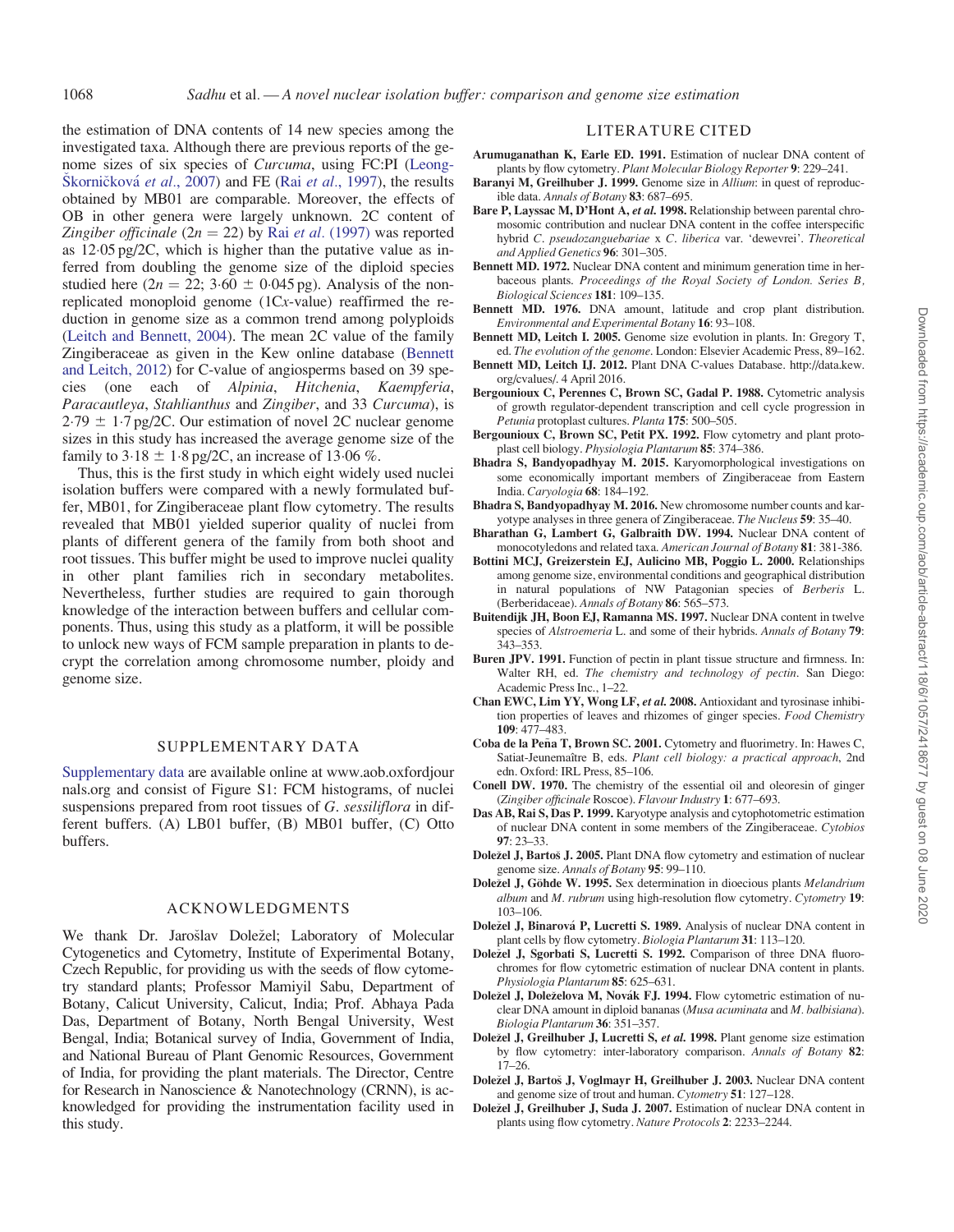- <span id="page-12-0"></span>Doyle JJ, Doyle JL. 1987. Genomic plant DNA preparation from fresh tissue-CTAB method. Phytochemical Bulletin 19: 11–15.
- Emshwiller E. 2002. Ploidy levels among species in the 'Oxalis tuberosa Alliance' as inferred by flow cytometry. Annals of Botany 89: 741–753.
- Gaffar MA. 2002. Preparation and utilization of new carboxyl group containing cation exchangers based on starch using a dry reaction method. Starch 54: 185–192.
- Galbraith DW. 2004. Cytometry and plant sciences: a personal retrospective. Cytometry 58: 37–44.
- Galbraith DW, Harkins KR, Maddox JM, Ayres NM, Sharma DP, Firoozabady E. 1983. Rapid flow cytometric analysis of the cell cycle in intact plant tissues. Science 220: 1049–1051.
- Galbraith DW, Lambert GM, Macas J, Doležel J. 2002. Analysis of nuclear DNA content and ploidy in higher plants. In: Robinson JP, Darzynkiewicz Z, Dean PN, et al., eds. Current protocols in cytometry. New York: John Wiley & Sons, 7.6.1–7.6.22.
- Greilhuber J, Temsch E, Loureiro J. 2007. Nuclear DNA content measurement. In: Doležel J, Greilhuber J, Suda J, eds. Flow cytometry with plant cells. Weinheim: Wiley-VCH, 67–101.
- Grime JP, Mowforth MA. 1982. Variation in genome size An ecological interpretation. Nature 299: 151–153.
- Hale CW. 1944. Studies on diffusing factors: 4. The action of reducing agents on hyaluronic acid and other polysaccharides. Biochemical Journal 38: 362–368.
- Hall SE, Dvorak WS, Johnston JS, Price HJ, Williams CG. 2000. Flow cytometric analysis of DNA content for tropical and temperate new world pines. Annals of Botany 86: 1081–1086.
- Heller FO. 1973. DNS-Bestimmung an Keimwurzeln von Vicia faba L. mit Hilfe der Impulscytophotometrie. Bericht der Deutschen Botanischen Gesellschaft 86, 437–441.
- Kabera JN, Semana E, Mussa AR, He X. 2014. Plant secondary metabolites: biosynthesis, classification, function and pharmacological properties. Journal of Pharmacy and Pharmacology 2: 377–392.
- Keller ERJ, Schubert I, Fuchs J, Meister A. 1996. Interspecific crosses of onion with distant Allium species and characterization of the presumed hybrids by means of flow cytometry, karyotype analysis and genomic in situ hybridization. Theoretical and Applied Genetics 92: 417–424.
- Knight CA, Ackerly DD. 2002. Variation in nuclear DNA content across environmental gradients: a quantile regression analysis. Ecology Letters 5: 66–76.
- Kress WJ, Prince LM, Williams KJ. 2002. The phylogeny and a new classification of the gingers (Zingiberaceae): evidence from molecular data. American Journal of Botany 89: 1682–1696.
- Leitch IJ, Bennett MD. 2004. Genome size downsizing in polyploid plants. Biological Journal of the Linnean Society 82: 651–663.
- Leong-Škorničková J, Šída O, Jarolímová V, et al. 2007. Chromosome numbers and genome size variation in Indian species of Curcuma (Zingiberaceae). Annals of Botany 100, 505–526.
- Levin DA, Funderburg SW. 1979. Genome size in angiosperms: temperate versus tropical species. American Naturalist 114: 784–795.
- Loureiro J, Rodriguez E, Doležel J, Santos C. 2006a. Flow cytometric and microscopic analysis of the effect of tannic acid on plant nuclei and estimation of DNA content. Annals of Botany 98: 515–527.
- Loureiro J, Rodriguez E, Doležel J, Santos C. 2006b. Comparison of four nuclear isolation buffers for plant DNA flow cytometry. Annals of Botany 98: 679–689.
- Loureiro J, Suda J, Doležel J, Santos C. 2007a. FLOWer: a plant DNA flow cytometry database. In: Doležel J, Greilhuber J, Suda J, eds. Flow cytometry with plant cells. Weinheim: Wiley-VCH, 423–438.
- Loureiro J, Rodriguez E, Doležel J, Santos C. 2007b. Two new nuclear isolation buffers for plant DNA flow cytometry: a test with 37 species. Annals of Botany 100: 875–888.
- MacGillivray CW, Grime JP. 1995. Genome size predicts frost resistance in British herbaceous plants: Implications for rates of vegetation response to global warming. Functional Ecology 9: 320–325.
- Marie D, Brown SC. 1993. A cytometric exercise in plant DNA histograms, with 2C values for 70 species. Biology of the Cell 78: 41-51.
- Morgan ER, Burge GK, Seelye JF, Hopping ME, Grant JE. 1998. Production of inter-specific hybrids Limonium perezii (Stapf) Hubb. and Limonium sinuatum (L.) Mill. Euphytica 102: 109–115.
- Nag A, Bandyopadhyay M, Mukherjee A. 2013. Antioxidant activities and cytotoxicity of Zingiber zerumbet (L.) Smith rhizome. Journal of Pharmacognosy and Photochemistry 2: 102–108.
- Nandini AV, Murray BG, O'Brien IEW, Hammett KRW. 1997. Intra- and interspecific variation in genome size in Lathyrus (Leguminosae). Botanical Journal of the Linnean Society 125: 359–366.
- Nath S, Mallick SK, Jha S. 2014. An improved method of genome size estimation by flow cytometry in five mucilaginous species of Hyacinthaceae. Cytometry A 85: 833-840.
- Noirot M, Barre P, Louarn J, Duperray C, Hamon S. 2000. Nucleus-cytosol interactions – A source of stoichiometric error in flow cytometric estimation of nuclear DNA content in plants. Annals of Botany 86: 309–316.
- Noirot M, Barre P, Duperray C, Louarn J, Hamon S. 2003. Effects of caffeine and chlorogenic acid on propidium iodide accessibility to DNA: Consequences on genome size evaluation in coffee tree. Annals of Botany  $92: 259 - 264$
- Ohri D. 1998. Genome size variation and plant systemetics. Annals of Botany 82: 75–83.
- Ohri D, Khoshoo TN. 1986. Genome size in gymnosperms. Plant Systematics and Evolution 153: 119–132.
- Otto FJ. 1990. DAPI staining of fixed cells for high-resolution flow cytometry of nuclear DNA. In: Darzynkiewicz Z, Crissman HA, eds. Methods in cell biology, Vol. 33. San Diego: Academic Press, 105–110.
- Ovodov I. 1998. Polysaccharides of flower plants: structure and physiological activity. Russian Journal of Bioorganic Chemistry 24: 483–501.
- Pfosser M, Amon A, Lelley T, Heberle-Bors E. 1995. Evaluation of sensitivity of flow cytometry in detecting aneuploidy in wheat using disomic and ditelosomic wheat-rye addition lines. Cytometry 21: 387–393.
- Pinto G, Loureiro J, Lopes T, Santos C. 2004. Analysis of the genetic stability of Eucalyptus globulus Labill. somatic embryos by flow cytometry. Theoretical and Applied Genetics 109: 580–587.
- Poggio L, Burghardt AD, Hunziker JH. 1989. Nuclear DNA variation in diploid and polyploid taxa of Larrea (Zygophyllaceae). Heredity 63: 321–328.
- Poggio L, Rosato M, Chiavarino AM, Narajano CA. 1998. Genome size and environmental correlations in maize (Zea mays ssp. mays, Poaceae). Annals of Botany 82: 107–115.
- Price HJ, Bachmann K. 1975. DNA content evolution in the Microseridinae. American Journal of Botany 62: 262–267.
- Rai S, Das AB, Das P. 1997. Estimation of 4C DNA and karyotype analysis in ginger (Zingiber officinale Rosc.). Cytologia 62: 133–141.
- Rencüzogullari E. 2001. The cytogenetic effects of sodium metabisulfite, a food preservative in root tip cells of Allium cepa L. Turkish Journal of Biology 25: 361–370.
- Robertson WVMW, Ropes MW, Bauer W. 1940. Mucinase: A bacterial enzyme which hydrolyzes synovial fluid mucin and other mucins. The Journal of Biological Chemistry 133: 261–276.
- Rohlf FJ. 1999. NTSYSpc numerical taxonomy and multivariate analysis system. Version 2.02i. Exeter Software, Setauket, New York, US.
- Santos GKN, Dutra KA, Barros RA, et al. 2012. Essential oils from Alpinia purpurata (Zingiberaceae): Chemical composition, oviposition deterrence, larvicidal and antibacterial activity. Industrial Crops and Products 40: 254–260.
- Shen J, Zeng Y, Zhuang X, et al. 2013. Organelle pH in the Arabidopsis endomembrane system. Molecular Plant 6, 1419–1437.
- Šiško M, Ivanič A, Bohanec B. 2003. Genome size analysis in the genus Cucurbita and its use for determination of interspecific hybrids obtained using the embryo-rescue technique. Plant Science 165: 663–669.
- Škorničková J, Sabu M. 2005. Curcuma roscoeana Wall. (Zingiberaceae) in India. Gardens' Bulletin Singapore 57: 187–198.
- Škorničková J, Rehse T, Sabu M. 2007. Other economically important Curcuma species. In: Ravindran PN, Babu KN, Sivaraman K, eds. Turmeric: the genus Curcuma. Boca Raton, FL: CRC Press, 451–467.
- Sneath PHA, Sokal RR. 1973. The study of phylogeny. In: Kennedy D, Park RB, eds. Numerical taxonomy: the principles and practice of numerical classification. San Francisco: WH Freeman and company, 309–361.
- Taheri S, Abdullah TL, Karimi E, Oskoueian E, Ebrahimi M. 2014. Antioxidant capacities and total phenolic contents enhancement with acute gamma irradiation in Curcuma alismatifolia (Zingiberaceae) leaves. International Journal of Molecular Sciences 15: 13077–13090.
- Thalmann C, Guadagnuolo R, Felber F. 2000. Search for spontaneous hybridization between oilseed rape (Brassica napus L.) and wild radish (Raphanus raphanistrum L.) in agricultural zones and evaluation of the genetic diversity of the wild species. Botanica Helvetica 111: 107–119.